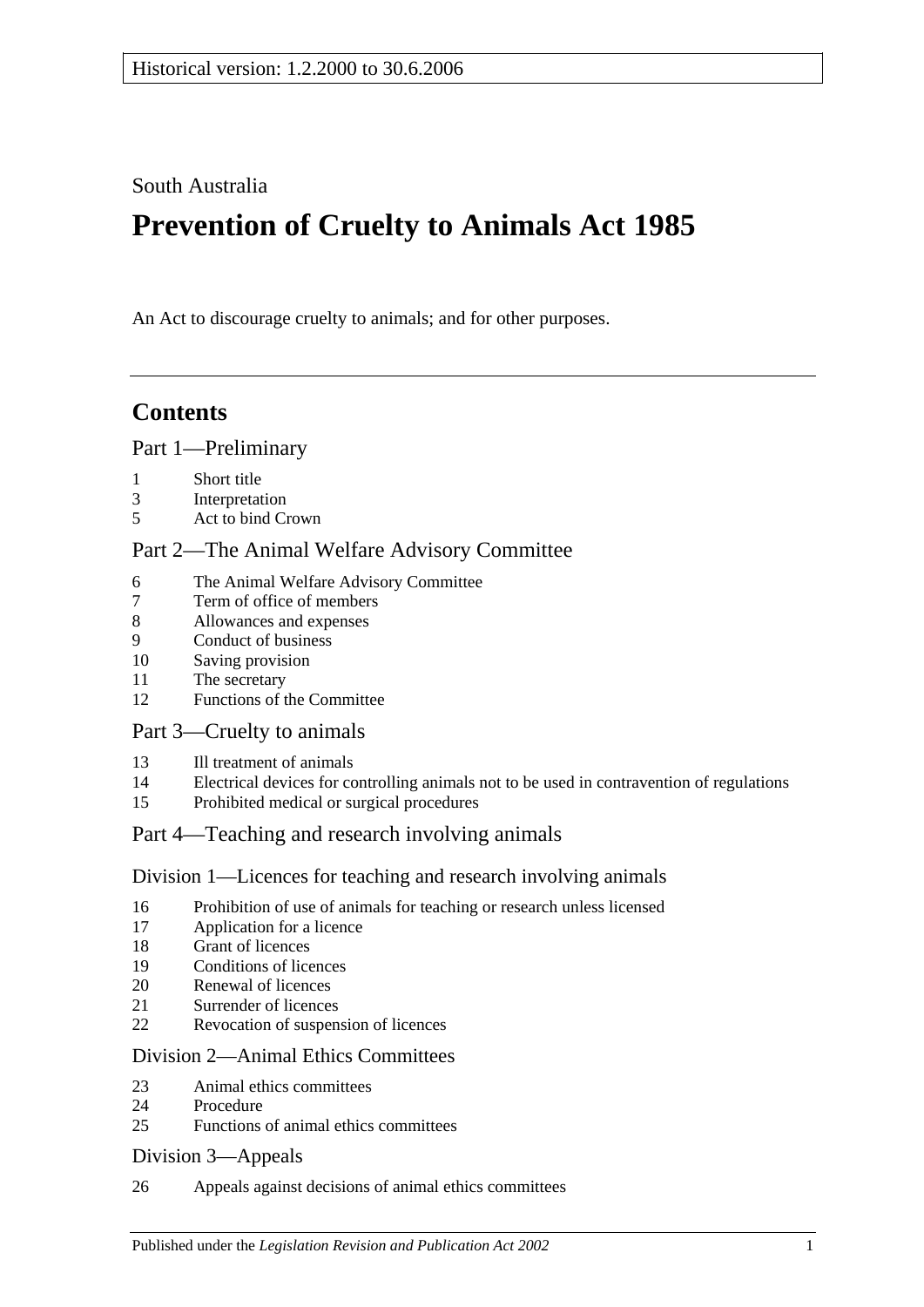27 [Appeal against decisions of Minister](#page-9-2)

### [Part 5—Appointment and powers of inspectors](#page-10-0)

- 28 [Inspectors](#page-10-1)
- 29 [Powers of inspectors](#page-10-2)
- 30 [Inspector or veterinary surgeon may kill animals in certain circumstances](#page-12-0)
- 30A Powers in relation [to seized, surrendered or forfeited animals](#page-12-1)
- 31 [Falsely representing to be an inspector](#page-13-0)
- 32 [Immunity from liability](#page-13-1)

#### [Part 6—Miscellaneous](#page-13-2)

- 33 [Duty of person in charge of vehicle in case of accidents involving animals](#page-13-3)
- 34 [Permits to hold rodeos](#page-13-4)
- 35 [Power to provide food to neglected animals](#page-14-0)
- 36 [Power of court to deprive convicted person of animal](#page-14-1)
- 37 [Service of notices](#page-14-2)
- 38 [Offences by bodies corporate](#page-14-3)
- 39 [Continuing offences](#page-14-4)
- 40 [Employers guilty of offence in some circumstances](#page-15-0)
- 42 [Evidentiary provision](#page-15-1)
- 42A [Codes of practice](#page-15-2)
- 43 [Act does not render unlawful practices that are in accordance with prescribed code of](#page-15-3)  [animal husbandry practice](#page-15-3)
- 44 [Regulations](#page-15-4)

### [Legislative history](#page-17-0)

### <span id="page-1-0"></span>**The Parliament of South Australia enacts as follows:**

# **Part 1—Preliminary**

### <span id="page-1-1"></span>**1—Short title**

This Act may be cited as the *Prevention of Cruelty to Animals Act 1985*.

### <span id="page-1-2"></span>**3—Interpretation**

In this Act, unless the contrary intention appears—

*animal* means a member of any species of the sub-phylum *vertebrata* except—

- (a) a human being; or
- (b) a fish,

and includes any prescribed animal;

*the Code* referred to in [Part 4](#page-5-2) means the *Australian Code of Practice for the Care and Use of Animals for Scientific Purposes* (National Health and Medical Research Council, CSIRO, Australian Agricultural Council) 1997, 6th edition, as amended from time to time;

*the Committee* means the Animal Welfare Advisory Committee established under this Act;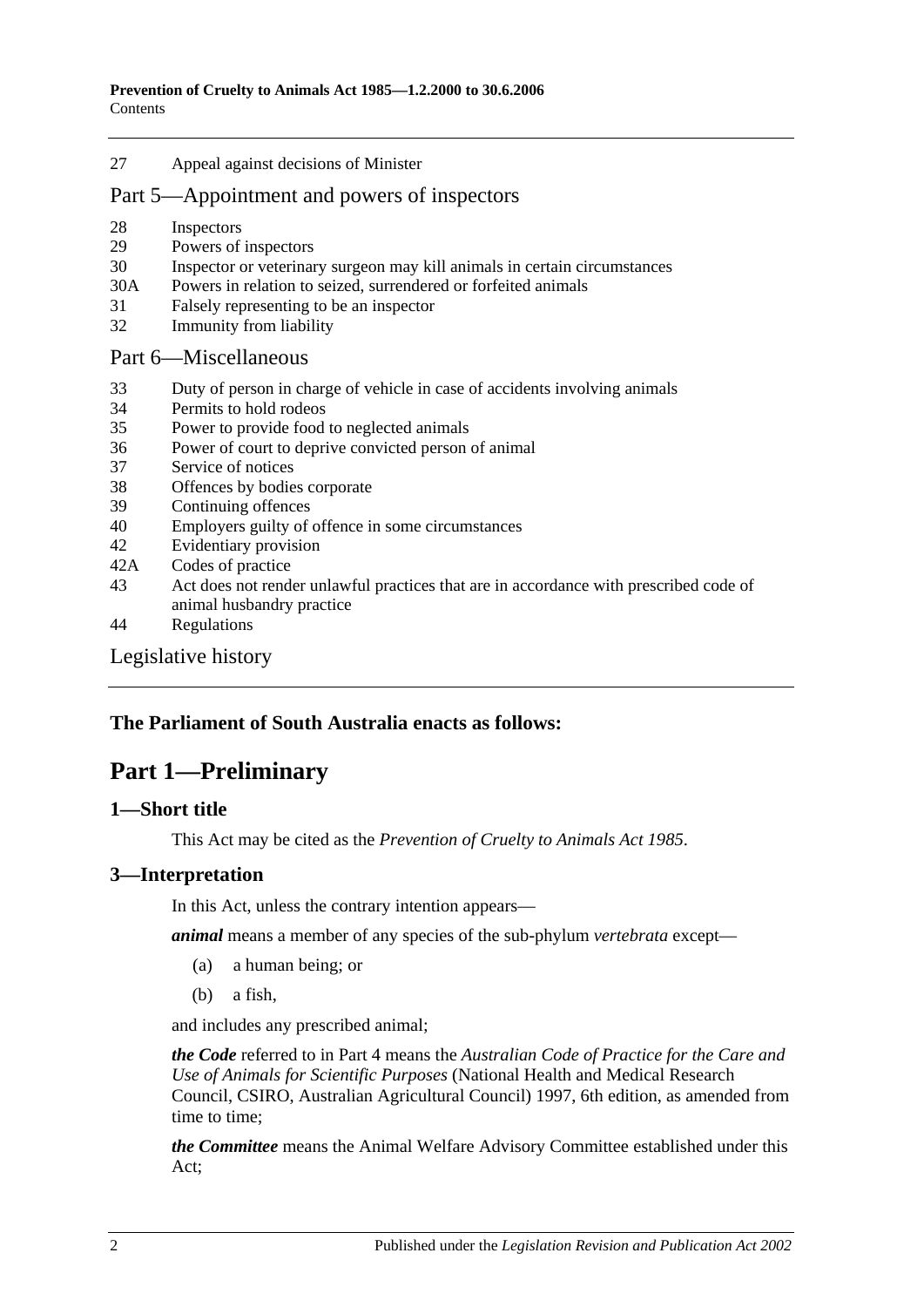*inspector* means—

- (a) a member of the police force; or
- (c) a person holding an appointment as an inspector under [Part 5;](#page-10-0)

*owner* includes—

- (a) in relation to an animal, a person who has the custody and control of the animal; and
- (b) in relation to real or personal property—a person entitled to possession of the property;

*pain* includes suffering and distress;

*premises* means any land, building or structure (including a moveable building or structure);

*the Society* means the Royal Society for the Prevention of Cruelty to Animals (S.A.) Incorporated;

*vehicle* includes an aircraft or a vessel;

*veterinary surgeon* means a person who is registered as a veterinary surgeon under the *[Veterinary Surgeons Act](http://www.legislation.sa.gov.au/index.aspx?action=legref&type=act&legtitle=Veterinary%20Surgeons%20Act%201985) 1985*.

#### <span id="page-2-0"></span>**5—Act to bind Crown**

This Act binds the Crown.

# <span id="page-2-1"></span>**Part 2—The Animal Welfare Advisory Committee**

### <span id="page-2-2"></span>**6—The Animal Welfare Advisory Committee**

- (1) The *Animal Welfare Advisory Committee* is established.
- (2) The Committee consists of 8 members appointed by the Governor, of whom—
	- (a) 1 is to be nominated by the Minister for Primary Industries, Natural Resources and Regional Development;
	- (b) 2 will be nominated by the South Australian Farmers Federation Incorporated;
	- (c) 1 will be nominated by the Society;
	- (d) 2 will be persons who, in the opinion of the Minister, are suitable to represent the interests of animal welfare organisations;
	- (e) 1 will be nominated by the Australian Veterinary Association;
	- (f) 1 will be engaged in research activities involving animals nominated by the Minister for Human Services.
- (3) Where the Minister, by notice in writing, requests—
	- (a) the South Australian Farmers Federation Incorporated; or
	- (b) the Society; or
	- (c) the Australian Veterinary Association,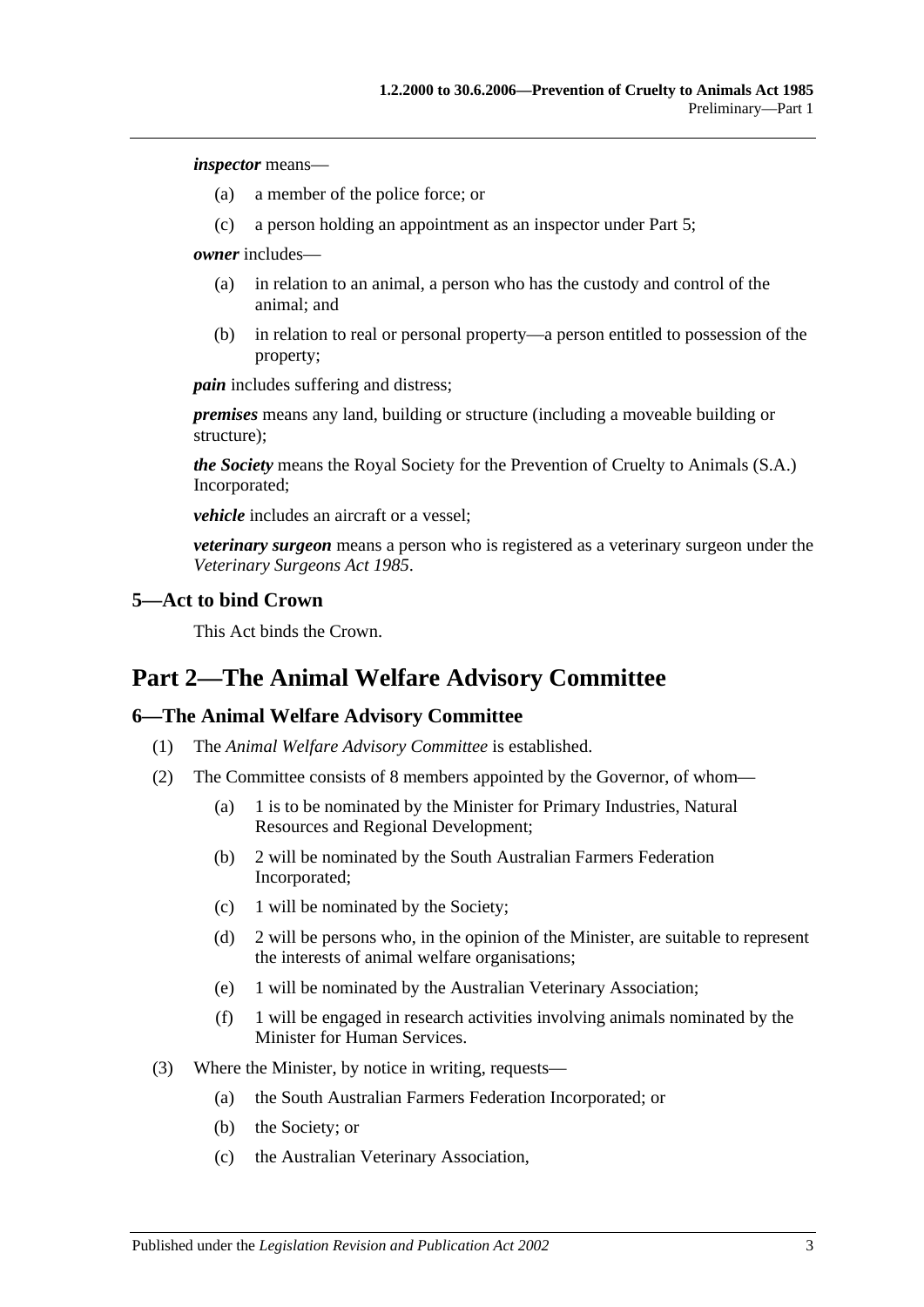to make a nomination for the purposes of this section, and the body to which the request is addressed fails to make such a nomination within the time allowed in the notice, the Minister may select a person for appointment as a member of the Committee, and a person so selected may then be appointed to the Committee as if nominated by the body to which the request was addressed.

- (4) The Governor may appoint a member of the Committee to be the presiding member of the Committee and another member to be the deputy presiding member of the Committee.
- (5) The Governor may appoint a suitable person to be the deputy of a member of the Committee (other than the presiding member), and the deputy may, in the absence of that member, act as a member of the Committee.

### <span id="page-3-0"></span>**7—Term of office of members**

- (1) A member of the Committee will be appointed for such term, not exceeding 3 years, as the Governor determines and specifies in the instrument of appointment, and on the expiration of a term of office, will be eligible for reappointment.
- <span id="page-3-3"></span>(2) The Governor may remove a member of the Committee from office on the ground of—
	- (a) mental or physical incapacity to carry out satisfactorily the duties of a member; or
	- (b) dishonourable conduct; or
	- (c) neglect of duty.
- (3) The office of a member of the Committee becomes vacant if the member—
	- (a) dies; or
	- (b) completes a term of office; or
	- (c) resigns by notice in writing to the Minister; or
	- (d) is removed from office by the Governor under [subsection](#page-3-3) (2).
- (4) On the office of a member of the Committee becoming vacant, a person must be appointed to that office in accordance with this Act.

### <span id="page-3-1"></span>**8—Allowances and expenses**

A member of the Committee is entitled to receive such allowances and expenses as the Governor may from time to time determine.

### <span id="page-3-2"></span>**9—Conduct of business**

- (1) The presiding member or, in his or her absence, the deputy presiding member will preside at a meeting of the Committee or, in the absence of both the presiding member and the deputy presiding member, the members present will decide who is to preside at the meeting.
- (3) Five members constitute a quorum of the Committee.
- (4) Each member present at a meeting of the Committee is entitled to 1 vote on a question arising for decision at that meeting.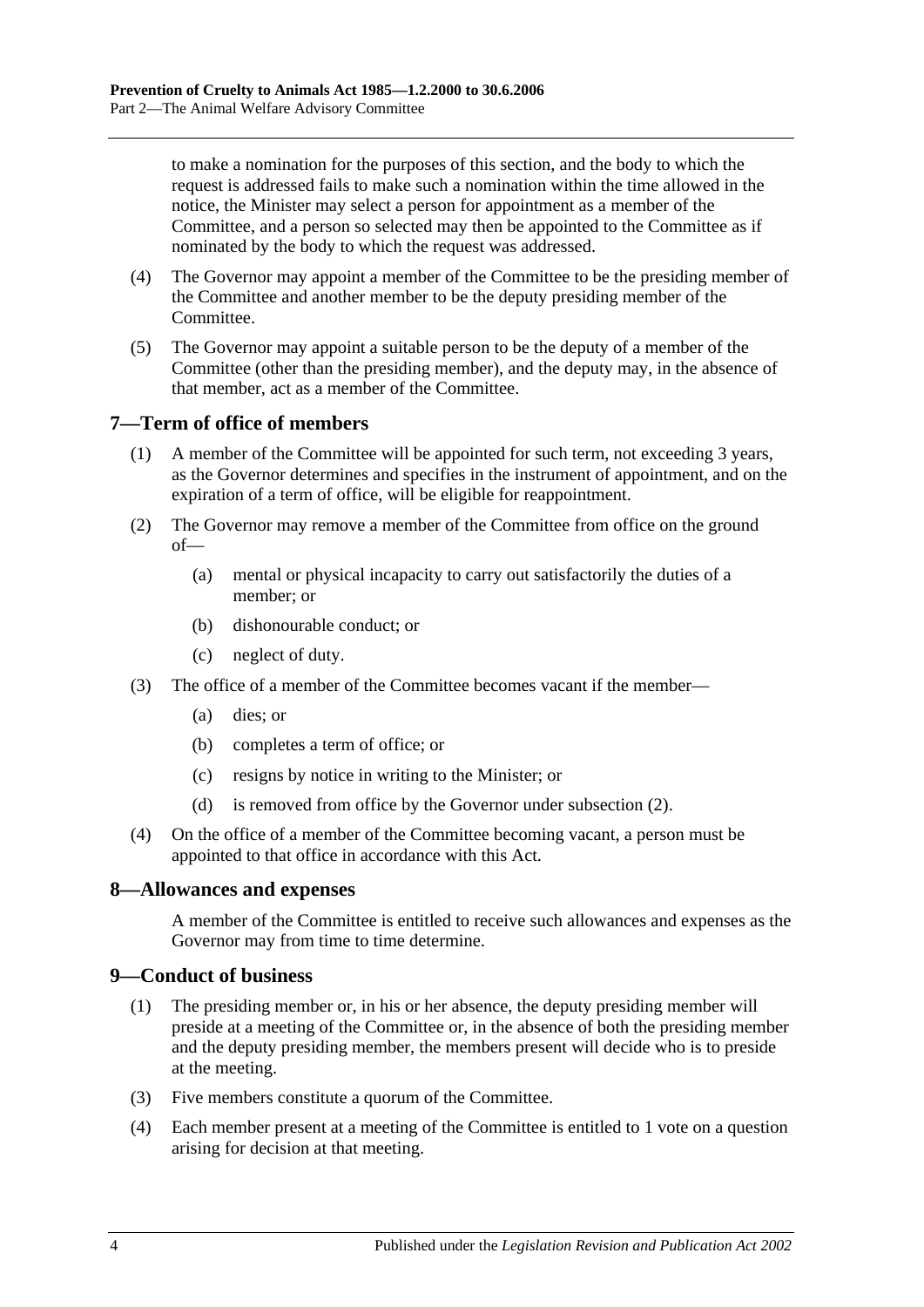- (5) A decision supported by the votes of not less than 5 members of the Committee is a decision of the Committee.
- (6) Subject to this Act, the Committee may conduct its business as it thinks fit.

### <span id="page-4-0"></span>**10—Saving provision**

An act or proceeding of the Committee is not invalid by reason of a vacancy in its membership or a defect in an appointment.

#### <span id="page-4-1"></span>**11—The secretary**

- (1) There will be a secretary to the Committee.
- (2) The secretary will be appointed under the *[Public Sector Management Act](http://www.legislation.sa.gov.au/index.aspx?action=legref&type=act&legtitle=Public%20Sector%20Management%20Act%201995) 1995*.
- (3) The office of secretary to the Committee may be held in conjunction with any other office in the Public Service of the State.

### <span id="page-4-2"></span>**12—Functions of the Committee**

The functions of the Committee are—

- (a) to advise the Minister on any matter relating to the administration or enforcement of this Act; and
- (b) to consider, and report to the Minister on, legislative proposals affecting animal welfare; and
- (c) to examine proposed codes of practice relating to animals and report to the Minister on their likely effect upon animal welfare; and
- (ca) to develop, or assist in developing, codes of practice for animal welfare and to make recommendations to the Minister as to their adoption under the regulations; and
- (d) to investigate and report to the Minister on any matters referred by the Minister to the Committee for advice.

# <span id="page-4-3"></span>**Part 3—Cruelty to animals**

#### <span id="page-4-5"></span><span id="page-4-4"></span>**13—Ill treatment of animals**

- (1) A person who ill treats an animal is guilty of an offence. Maximum penalty: \$10 000 or imprisonment for 1 year.
- (2) Without limiting the generality of [subsection](#page-4-5) (1), a person ill treats an animal if that person—
	- (a) deliberately or unreasonably causes the animal unnecessary pain; or
	- (b) being the owner of the animal—
		- (i) fails to provide it with appropriate, and adequate, food, water, shelter or exercise; or
		- (ii) fails to take reasonable steps to alleviate any pain suffered by the animal (whether by reason of age, illness or injury); or
		- (iii) abandons the animal; or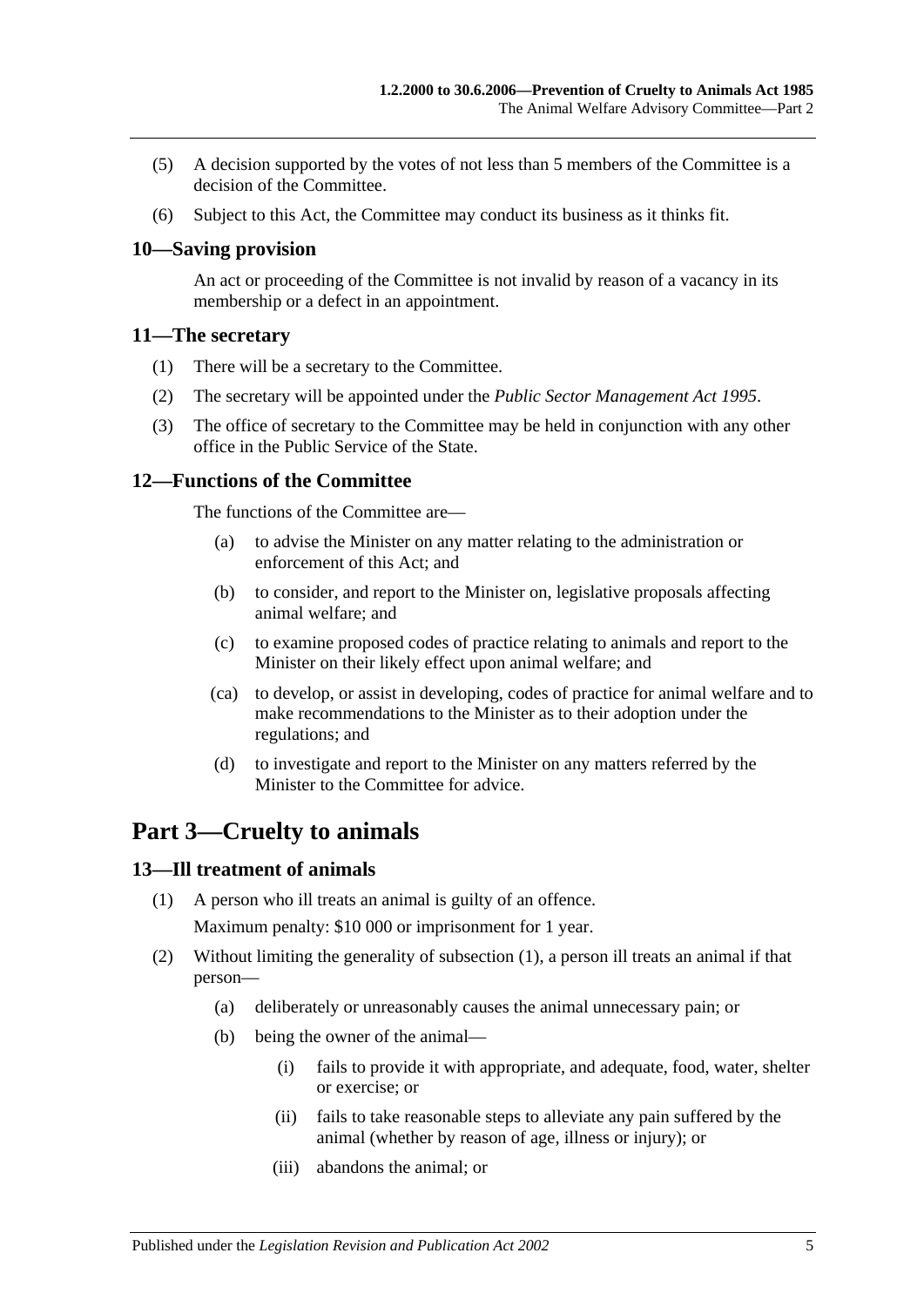(iv) neglects the animal so as to cause it pain; or

- (c) releases the animal from captivity for the purpose of it then being hunted or killed by another animal; or
- (d) causes the animal to be killed or injured by another animal; or
- (e) organises, participates in, or is present at, an event at which the animal is encouraged to fight with another animal; or
- (f) having injured the animal (not being an animal of which that person is the owner), fails to take reasonable steps to alleviate any pain suffered by the animal; or
- (g) kills the animal in a manner that causes the animal unnecessary pain; or
- (h) unless the animal is unconscious, kills the animal by a method that does not cause death to occur as rapidly as possible; or
- (i) ill treats the animal in any other manner prescribed by the regulations for the purposes of this section.

### <span id="page-5-0"></span>**14—Electrical devices for controlling animals not to be used in contravention of regulations**

A person must not use an electrical goad or fence or any other electrical device designed for the purpose of controlling an animal in contravention of the regulations. Maximum penalty: \$10 000 or imprisonment for 1 year.

### <span id="page-5-1"></span>**15—Prohibited medical or surgical procedures**

A person must not carry out a medical or surgical procedure on an animal in contravention of the regulations.

Maximum penalty: \$10 000 or imprisonment for 1 year.

# <span id="page-5-3"></span><span id="page-5-2"></span>**Part 4—Teaching and research involving animals**

### **Division 1—Licences for teaching and research involving animals**

#### <span id="page-5-4"></span>**16—Prohibition of use of animals for teaching or research unless licensed**

- (1) Subject to [subsection](#page-5-5) (2), a person must not use an animal for the purposes of—
	- (a) teaching any science; or
	- (b) research or experimentation,

without a licence under this Part.

Maximum penalty:

In relation to a body corporate—\$50 000.

In relation to a natural person—\$10 000.

<span id="page-5-5"></span>(2) A employee is not required to hold a licence under this Part in respect of anything done in the course of employment by a person who holds a licence under this Part.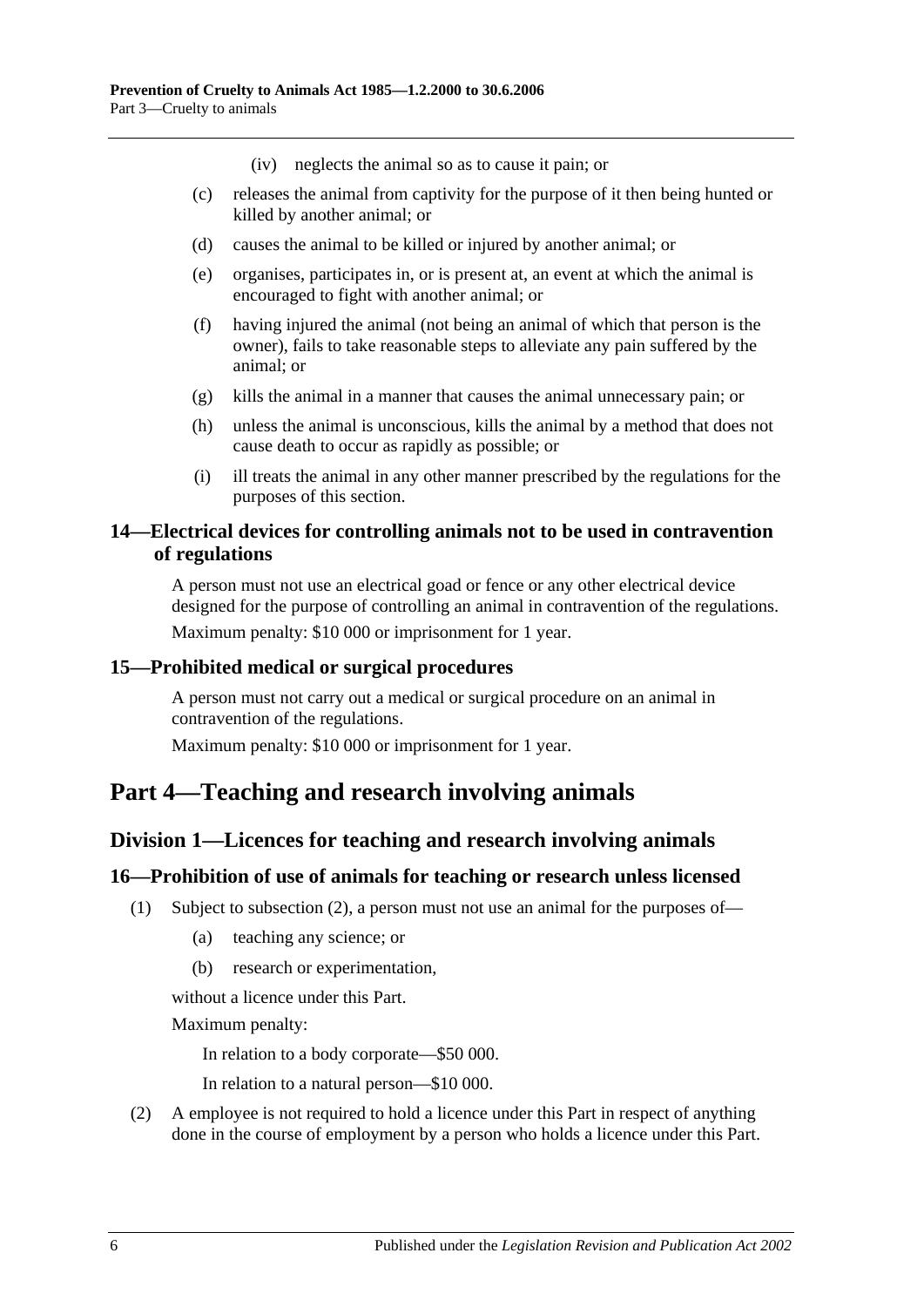### <span id="page-6-0"></span>**17—Application for a licence**

- (1) A person may apply to the Minister for a licence under this Part.
- (2) An application for a licence must—
	- (a) be made in the prescribed manner in a form approved by the Minister; and
	- (b) contain the prescribed information; and
	- (c) be accompanied by the prescribed application fee.

### <span id="page-6-1"></span>**18—Grant of licences**

- (1) Where application is made under this Part for a licence, the Minister must determine whether a licence should be granted having regard to—
	- (a) the suitability of the applicant to be granted the licence; and
	- (b) the adequacy of the applicant's premises and facilities for the care and handling of animals; and
	- (c) the adequacy of arrangements made by the applicant for the provision of veterinary attention to animals; and
	- (d) such other matters as may be prescribed.
- (2) On granting a licence, the Minister must forward to the applicant a licence in the form approved by the Minister.

### <span id="page-6-2"></span>**19—Conditions of licences**

- (1) A licence under this Part is subject to such conditions as the Minister may specify by notice in writing given to the holder of the licence.
- (2) Without limiting the matters with respect to which conditions may be imposed, the Minister may impose conditions—
	- (a) requiring the holder of the licence to establish an animal ethics committee in accordance with [section](#page-7-4) 23; and
	- (b) requiring the holder of the licence to consult with an animal ethics committee in relation to specified matters; and
	- (c) requiring the holder of the licence to seek the approval of an animal ethics committee before—
		- (i) acquiring animals for the purposes of teaching, research or experimentation; or
		- (ii) using animals for the purposes of teaching, research or experimentation; and
	- (d) requiring the holder of the licence to provide an animal ethics committee with such information in relation to teaching, research or experimentation involving animals as the animal ethics committee may request; and
	- (e) requiring the holder of the licence to answer such questions in relation to teaching, research or experimentation involving animals as may be put by an animal ethics committee.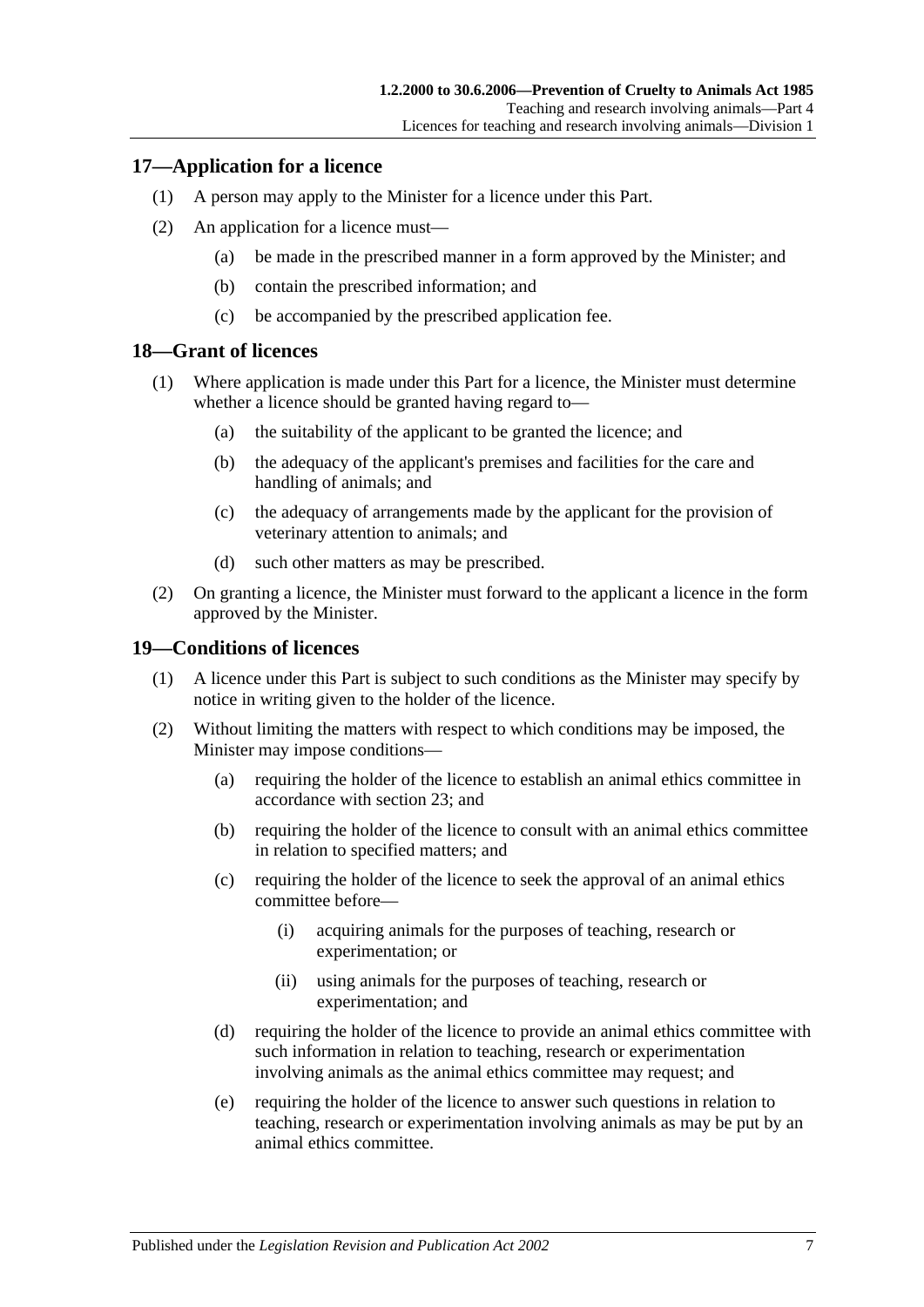- (3) The Minister may, by notice in writing given to the holder of a licence, vary or revoke a condition of the licence or impose a further condition.
- (4) A person who contravenes or fails to comply with a condition of a licence is guilty of an offence.

Maximum penalty:

In relation to a body corporate—\$50 000.

In relation to a natural person—\$10 000.

#### <span id="page-7-0"></span>**20—Renewal of licences**

- (1) Subject to this Part, a licence remains in force for a period of 2 years from the day on which it is granted and may be renewed for successive periods of 2 years.
- (2) An application for renewal—
	- (a) must be made in a manner and form determined by the Minister; and
	- (b) must be delivered to the Minister not less than 1 month before the licence is due to expire; and
	- (c) must be accompanied by the prescribed fee.
- (3) The Minister has a discretion to determine an application for renewal despite the fact that it is delivered out of time.
- (4) Where an application for renewal is made in accordance with this Act, the Minister must renew the licence of the applicant.

### <span id="page-7-1"></span>**21—Surrender of licences**

The holder of a licence may at any time surrender the licence to the Minister.

### <span id="page-7-2"></span>**22—Revocation of suspension of licences**

- (1) Where the holder of a licence—
	- (a) has been found guilty of an offence against this Act; or
	- (b) has obtained the licence improperly; or
	- (c) has failed to comply with a condition of the licence,

the Minister may, by notice in writing addressed to the holder of the licence, revoke the licence, or suspend the licence for a period specified in the notice.

### <span id="page-7-3"></span>**Division 2—Animal Ethics Committees**

#### <span id="page-7-4"></span>**23—Animal ethics committees**

- (1) The Minister may establish animal ethics committees for the purposes of this Act.
- (2) Where a licensee is required, as a condition of the licence, to establish an animal ethics committee, the licensee must establish an animal ethics committee in accordance with this section.
- <span id="page-7-5"></span>(3) An animal ethics committee will consist of at least 5 members appointed by the Minister, of whom—
	- (a) at least 1 will be a veterinary surgeon; and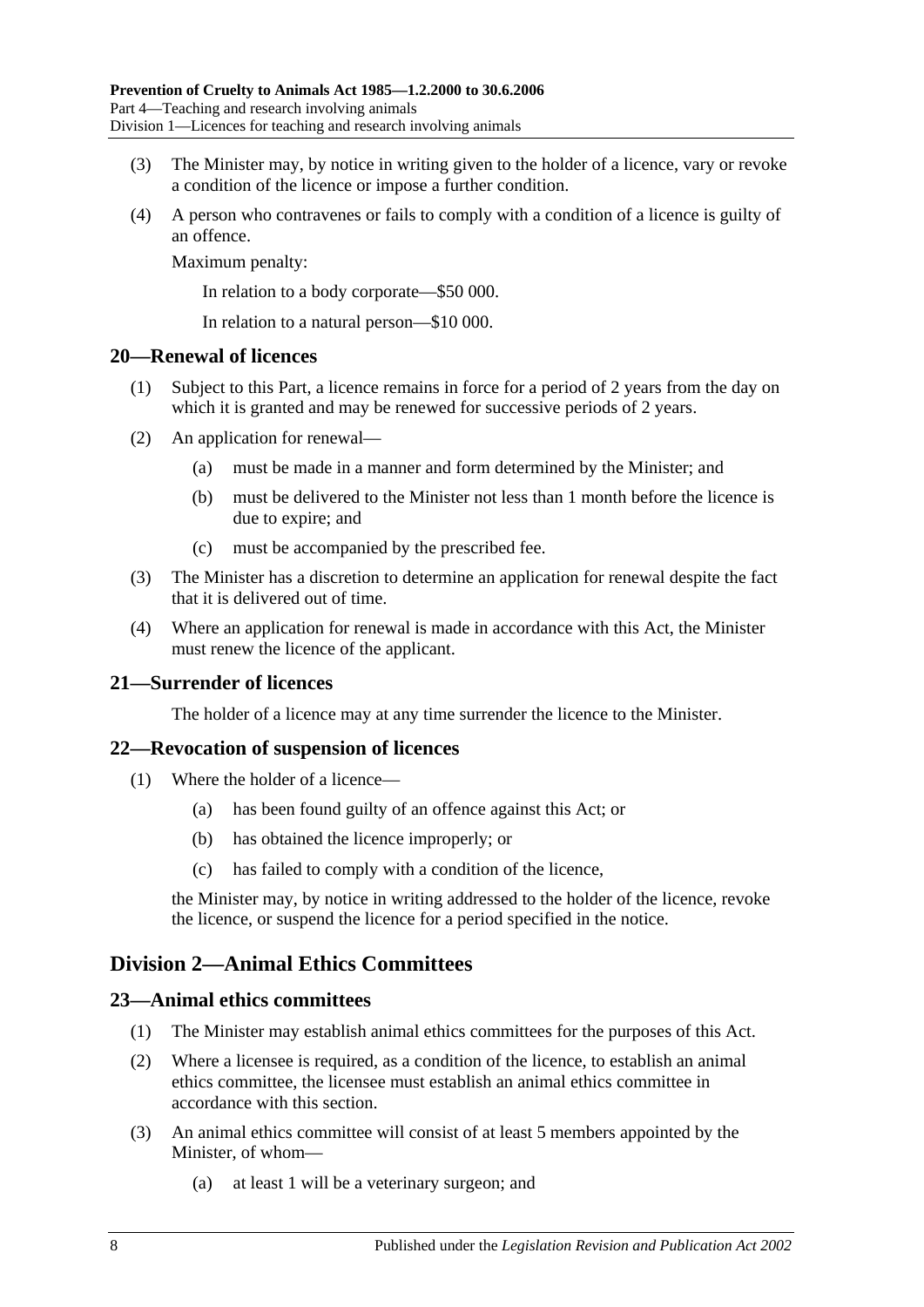- (b) at least 1 will be a person who is engaged in teaching or research activities involving animals; and
- (c) at least 1 will be a person who is responsible for the daily care of animals kept for use in teaching or research activities; and
- (d) at least 1 will be a person with an established commitment to the welfare of animals.
- (4) In selecting persons for appointment to an animal ethics committee the Minister should act with a view to ensuring that the membership of the committee is, as nearly as possible, equally representative of each of the classes of person referred to in [subsection](#page-7-5) (3).
- (5) The Minister will appoint a member of an animal ethics committee to be the presiding member of the committee.
- (6) A member of an animal ethics committee is entitled to receive—
	- (a) in the case of an animal ethics committee established by the Minister—such allowances and expenses as the Governor may determine; and
	- (b) in the case of an animal ethics committee established by a licensee—such allowances and expenses as may be determined by agreement between the licensee and the member.
- (7) The term of office of a member of an animal ethics committee must not exceed 2 years, and on the expiration of a term of office, the member is eligible for reappointment.

### <span id="page-8-0"></span>**24—Procedure**

- (1) The quorum of an animal ethics committee consists of such number of members of the committee as may be determined by the Minister.
- (2) A decision carried by a majority of the votes cast by the members present at a meeting of an animal ethics committee is a decision of the committee.
- (3) Each member present at a meeting of an animal ethics committee is entitled to 1 vote on a question arising for decision at that meeting and, in the event of an equality of votes, the person presiding is entitled to a second, or casting, vote.
- (4) Subject to this Act, the business of an animal ethics committee may be conducted in accordance with the Code but otherwise in such manner as the committee determines.

### <span id="page-8-1"></span>**25—Functions of animal ethics committees**

- (1) Subject to this section, the functions of an animal ethics committee are—
	- (a) to determine matters required under this Act to be referred to an animal ethics committee by the holder of a licence; and
	- (b) to approve the use of animals for the purposes of teaching, research or experimentation proposed to be undertaken by the holder of a licence; and
	- (c) to approve the acquisition, by the holder of a licence, of animals for the purposes of teaching, research or experimentation; and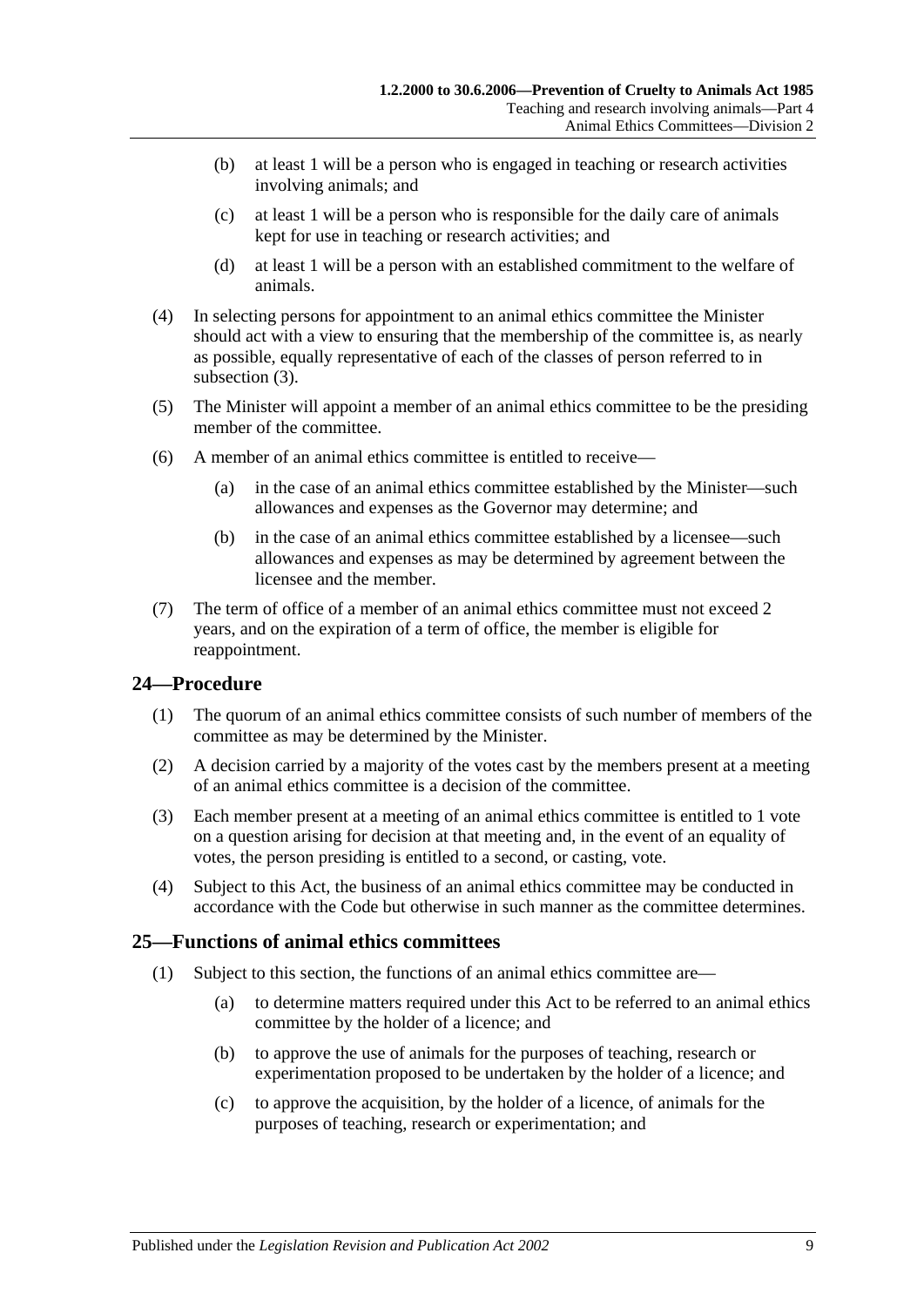- (d) to ensure that animals involved in teaching, research or experimentation are treated humanely, and that the regulations relating to such activities are complied with; and
- (e) to furnish the Minister with annual reports in accordance with the regulations; and
- (f) such other functions as are prescribed by the Code or the regulations.
- (1a) In performing its functions, an animal ethics committee must comply with the Code.
- (2) An animal ethics committee may, subject to and in accordance with the Code, approve the use of an animal for the purposes of teaching, research or experimentation, or the acquisition of animals for such purposes, unconditionally, or subject to such conditions as the committee thinks fit.
- (3) An animal ethics committee may not approve the use of an animal for the purposes of research or experimentation, or the acquisition of an animal for such purposes, unless it is satisfied that—
	- (a) the use of the animal is essential for the particular purpose; and
	- (b) the person who proposes to use the animal has appropriate experience and qualifications.
- (4) A person who contravenes or fails to comply with a condition of an approval under this section is guilty of an offence.

Maximum penalty:

In relation to a body corporate—\$50 000.

In relation to a natural person—\$10 000.

# <span id="page-9-0"></span>**Division 3—Appeals**

### <span id="page-9-1"></span>**26—Appeals against decisions of animal ethics committees**

- (1) A right of appeal to the Minister lies against any decision of an animal ethics committee under this Part.
- (2) The appeal must be instituted within 1 month of the making of the decision appealed against, but the Minister may, if satisfied that in the circumstances it is just and reasonable to do so, extend the period within which an appeal may be instituted.
- (3) The Minister may not determine an appeal under this section unless the Committee has investigated, and furnished the Minister with a report upon, the appeal.
- (4) The Minister may, on the hearing of the appeal, confirm, vary or reverse the decision appealed against.

### <span id="page-9-2"></span>**27—Appeal against decisions of Minister**

- (1) A right of appeal to the Supreme Court lies against any decision of the Minister under this Part.
- (2) The appeal must be instituted within 1 month of the making of the decision appealed against, but the Supreme Court may, if it is satisfied that it is just and reasonable in the circumstances to do so, dispense with the requirement that the appeal should be so instituted.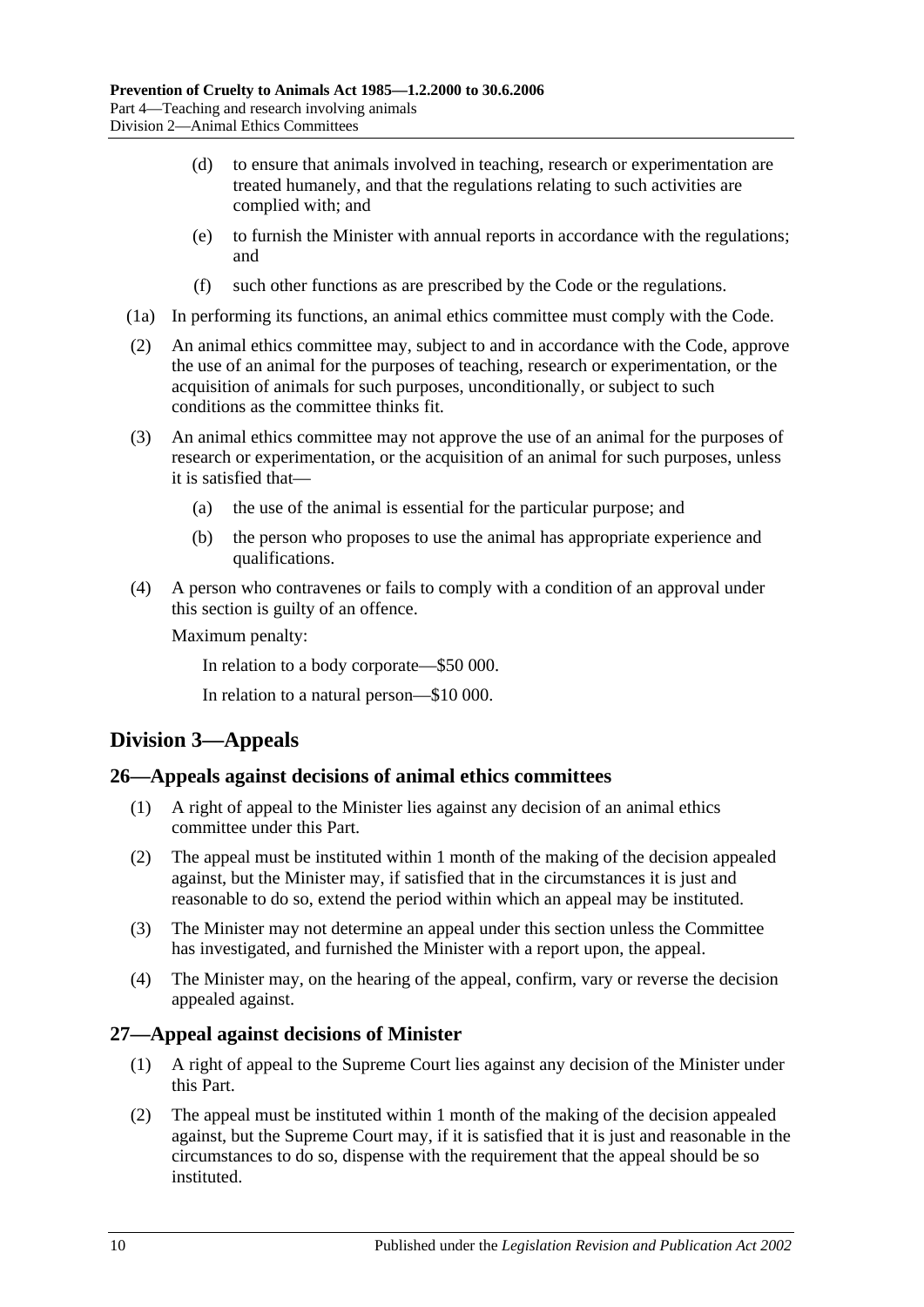- (3) The Supreme Court may, on the hearing of the appeal, do 1 or more of the following, according to the nature of the case:
	- (a) affirm, vary or quash the decision appealed against, or substitute, or make in addition, any decision or order that should have been made in the first instance;
	- (b) remit the subject matter of the appeal to the Minister for further consideration;
	- (c) make any further or other order as to costs or any other matter that the case requires.
- (4) The Minister must, if so required by any person affected by a decision, state in writing the reasons for that decision.
- (5) If the reasons of the Minister were not given in writing at the time of making a decision or order and the appellant then requested the Minister to state the reasons in writing, the time for instituting the appeal runs from the time when the appellant receives the written statement of those reasons.

# <span id="page-10-0"></span>**Part 5—Appointment and powers of inspectors**

### <span id="page-10-1"></span>**28—Inspectors**

- (1) The Minister may, by notice in the Gazette, appoint a person nominated by the Society to be an inspector for the purposes of this Act.
- (2) The Minister must provide each inspector appointed under this section with a certificate of identification in a form approved by the Minister.
- (2a) On ceasing to be an inspector, the former inspector must surrender the certificate to the Minister.

Maximum penalty: \$2 500.

(3) An inspector must produce the certificate (or, in the case of a member of the police force not in uniform, his or her warrant card) at the request of any person in relation to whom the inspector is exercising powers or functions under this Act.

### <span id="page-10-2"></span>**29—Powers of inspectors**

- <span id="page-10-4"></span><span id="page-10-3"></span>(1) Subject to this section, an inspector may—
	- (a) at any reasonable time, enter any premises that are—
		- (i) licensed under this Act; or
		- (ii) being used by the holder of a licence under this Act for the purposes of an activity for which the holder is required to be licensed under this Act; or
		- (iii) being used by the holder of an accreditation under the *[Meat Hygiene](http://www.legislation.sa.gov.au/index.aspx?action=legref&type=act&legtitle=Meat%20Hygiene%20Act%201994)  Act [1994](http://www.legislation.sa.gov.au/index.aspx?action=legref&type=act&legtitle=Meat%20Hygiene%20Act%201994)* for or in connection with meat processing within the meaning of that Act;
	- (b) at any reasonable time, enter any premises or vehicle that is being used for holding or confining animals that have been herded or collected together for sale, transport or any other commercial purposes;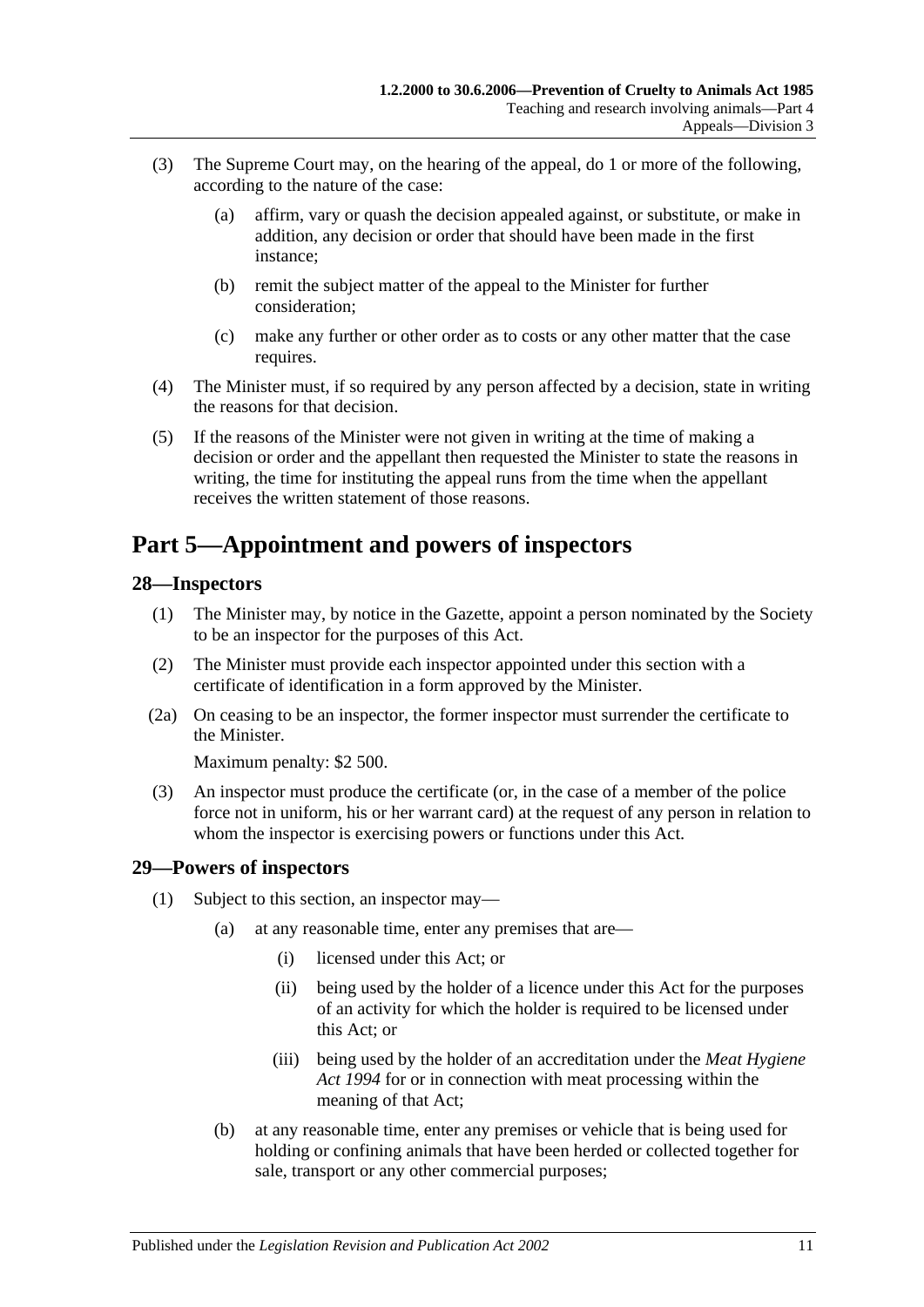- <span id="page-11-0"></span>(c) where the inspector reasonably suspects that an offence has been committed in any premises or vehicle (including any premises or vehicle referred to in [paragraph](#page-10-3) (a) or [\(b\)\)](#page-10-4), enter or break into the premises or stop and detain the vehicle and open or break into any part of the premises or vehicle, or anything in or on the premises or vehicle.
- <span id="page-11-2"></span>(2) An inspector may, while in or on any premises or vehicle pursuant to this section—
	- (a) ask questions of any person in the premises or vehicle; and
	- (b) take copies of, or extracts from, documents or records in the premises or vehicle; and
	- (c) examine any animal in the premises or vehicle, and where the inspector suspects on reasonable grounds that the animal is suffering unnecessary pain, seize and remove the animal for treatment and care; and
	- (d) inspect any object in the premises or vehicle; and
	- (e) where the inspector suspects on reasonable grounds that an offence against this Act has been committed, seize and remove from the premises or vehicle any animal or object that may, in the opinion of the inspector, afford evidence of the offence; and
	- (f) take photographs, films or video, audio or other recordings; and
	- (g) require the holder of any licence or permit under this Act to produce that licence or permit for inspection.
- <span id="page-11-1"></span>(3) An inspector must not exercise the powers conferred by [subsection](#page-11-0) (1)(c) except on the authority of a warrant issued by a justice, unless the inspector believes, on reasonable grounds, that an animal in or on the premises or vehicle is suffering, or is in danger of suffering, unnecessary pain, and that urgent action is required.
- (4) A justice must not issue a warrant under [subsection](#page-11-1) (3) unless satisfied, on information given on oath—
	- (a) that there are reasonable grounds to suspect that an offence against this Act has been committed; and
	- (b) that a warrant is reasonably required in the circumstances.
- (4a) The costs and expenses reasonably incurred by a person or the Crown in seizing, treating or caring for an animal pursuant to [subsection](#page-11-2)  $(2)(c)$  may be recovered as a debt from the owner of the animal.
- (5) Where an inspector is of the opinion that the condition of an animal is such that an exercise of powers under this subsection is warranted, the inspector may by notice in writing—
	- (a) direct the owner of the animal to provide it with such food, water, shelter, rest or treatment as the inspector thinks necessary;
	- (b) require the owner to ensure that the animal is not worked or used for any purpose specified in the notice for such period as is specified in the notice;
	- (c) require the owner to ensure that the animal is exercised in accordance with the stipulations of the notice.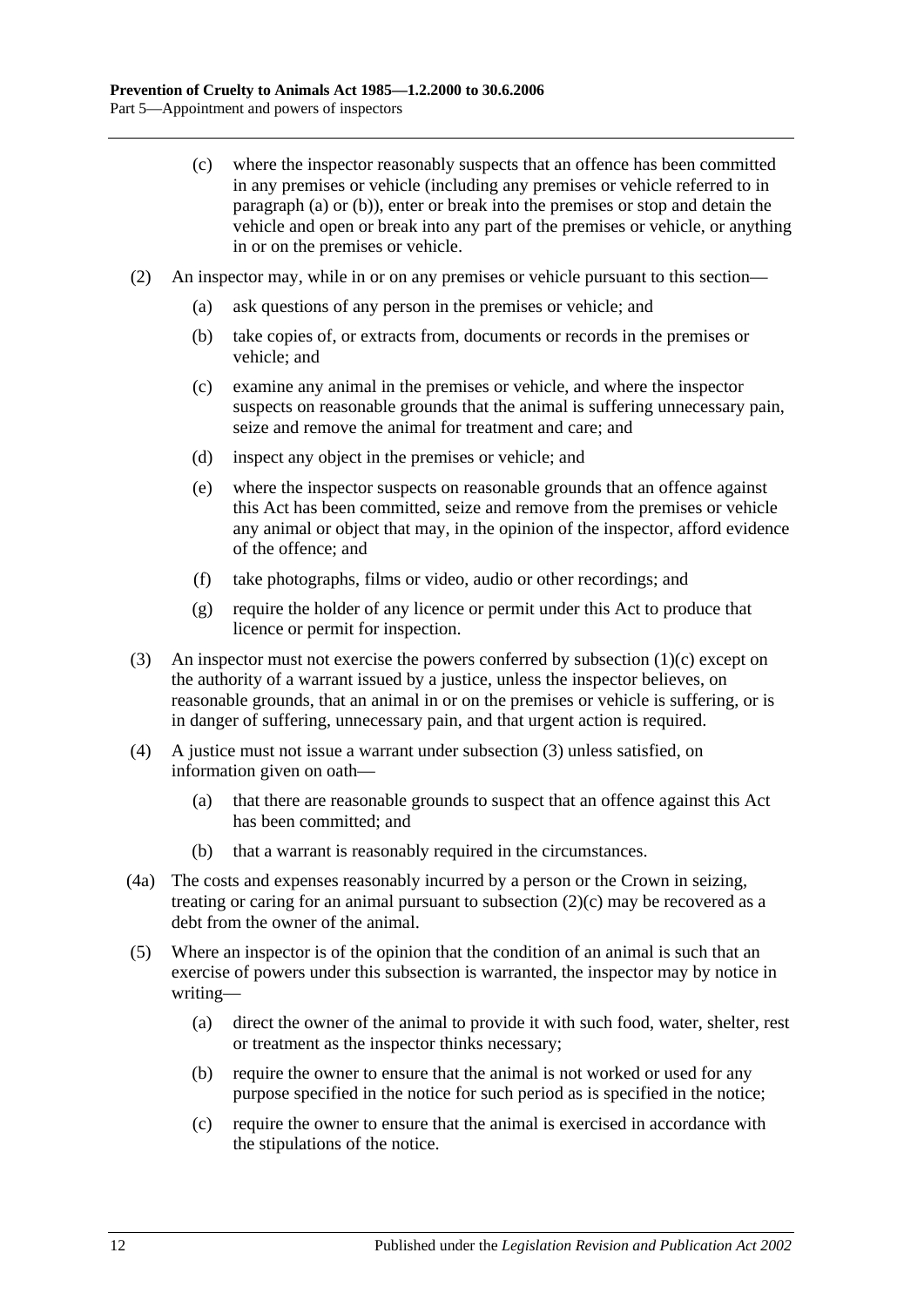- (6) In the exercise of powers under this Act, an inspector may be accompanied by such persons as may be necessary or desirable in the circumstances.
- (7) A person must not hinder or obstruct an inspector, or a person accompanying an inspector, in the exercise by the inspector or the person accompanying the inspector, of the powers conferred by this Act.

Maximum penalty: \$1 250.

(8) Subject to [subsection](#page-12-2) (9), a person to whom a question is put under this section must not refuse or fail to answer that question to the best of the knowledge, information or belief of that person.

Maximum penalty: \$1 250.

- <span id="page-12-2"></span>(9) A person is not required to answer a question if the answer would tend towards self-incrimination.
- (10) A person given a direction, or of whom a requirement is made, pursuant to this section must not refuse or fail to comply with the direction or requirement. Maximum penalty: \$1 250.

### <span id="page-12-3"></span><span id="page-12-0"></span>**30—Inspector or veterinary surgeon may kill animals in certain circumstances**

- (1) Subject to this section, where, in the opinion of an inspector or a veterinary surgeon, the condition of an animal is, by reason of age, illness or injury, such that the animal is so weak or disabled, or in such pain, that it should be killed, the inspector or veterinary surgeon may kill the animal.
- <span id="page-12-4"></span>(2) An inspector must not exercise a power under [subsection](#page-12-3) (1) without the consent of the owner of the animal unless—
	- (a) where the owner is not present—the inspector has been unable to contact the owner after taking reasonable steps to do so; or
	- (b) where the owner is present and refuses to consent to the killing of the animal—the inspector has obtained a warrant issued by a justice authorising the destruction of the animal.
- (3) A justice may not issue a warrant under [subsection](#page-12-4) (2) unless satisfied, on information given on oath, that in the circumstances the animal to which the warrant relates should be destroyed.
- (4) An inspector who kills an animal in pursuance of the power conferred by this section does not incur any civil liability for the killing of the animal.

#### <span id="page-12-5"></span><span id="page-12-1"></span>**30A—Powers in relation to seized, surrendered or forfeited animals**

- (1) An inspector may cause an animal to be killed, sold or otherwise disposed of in the following circumstances:
	- (a) if a court has ordered the forfeiture of the animal to the Society pursuant to this Act; or
	- (b) if the animal has been seized and held under this Act but is no longer required to be so held and—
		- (i) the whereabouts of the animal's owner cannot, after reasonable inquiries, be ascertained; or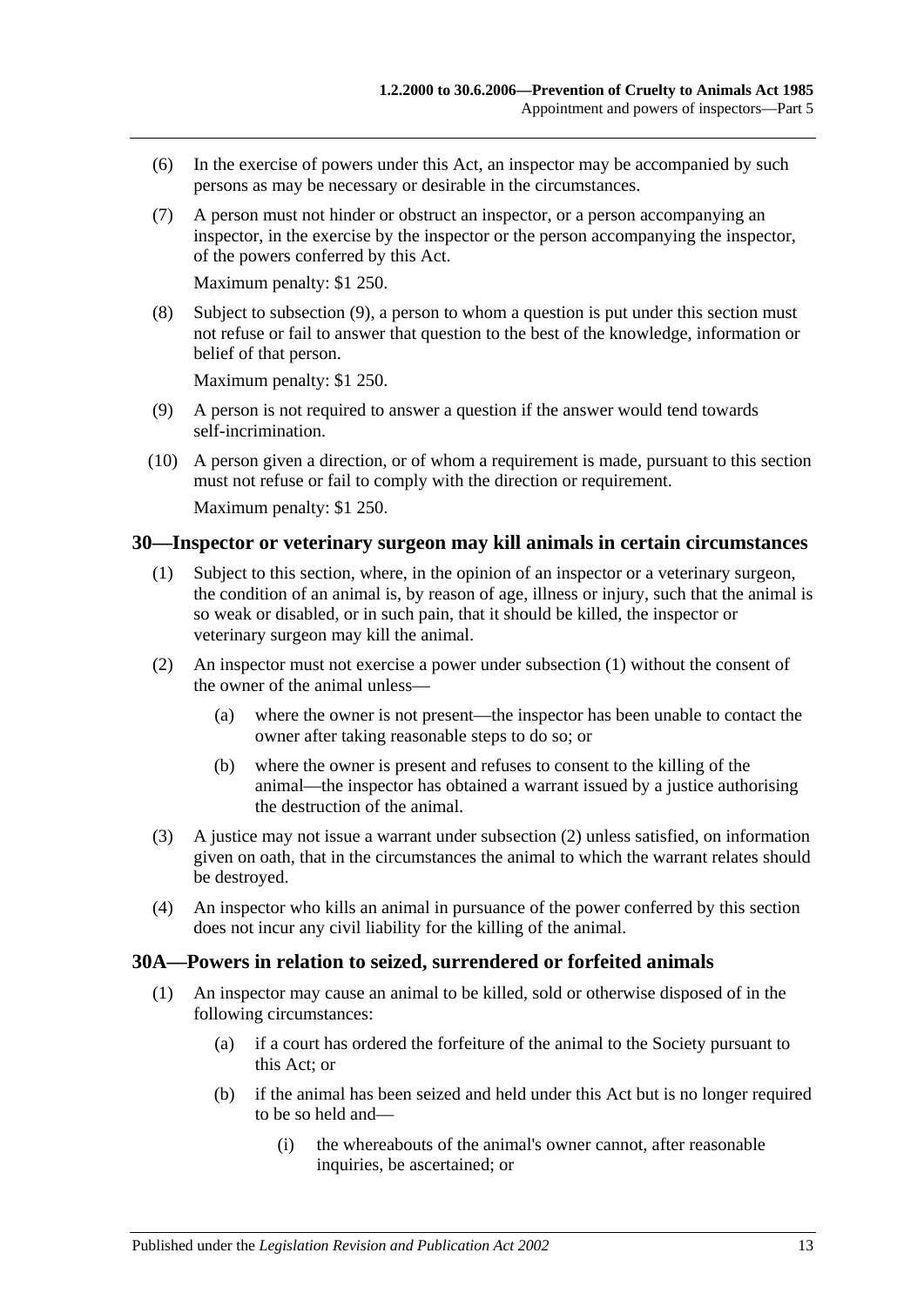- (ii) the whereabouts of the animal's owner are known but the owner has failed, within 3 clear working days of being given written notice that the animal may be collected from a specified place, to collect the animal.
- (2) If an animal is disposed of under [subsection](#page-12-5) (1) by sale, the proceeds of the sale are, subject to any order of a court to the contrary, the property of the Society.
- (3) In this section—

*working day* means any day except a Saturday, Sunday or public holiday.

#### <span id="page-13-0"></span>**31—Falsely representing to be an inspector**

A person must not pretend, by words or conduct, to be an inspector appointed under this Act.

Maximum penalty: \$1 250.

#### <span id="page-13-1"></span>**32—Immunity from liability**

- (1) No personal liability attaches to an inspector or a person accompanying and assisting an inspector for an act or omission, in good faith, in the exercise, or purported exercise, or the discharge, or purported discharge, of any power, function, duty or responsibility conferred or imposed under this Act.
- (2) A liability that would but for this section, lie against an inspector, or a person assisting an inspector, lies against the Crown.

# <span id="page-13-2"></span>**Part 6—Miscellaneous**

#### <span id="page-13-3"></span>**33—Duty of person in charge of vehicle in case of accidents involving animals**

Where an animal is injured in an accident involving a vehicle, the person in charge of the vehicle must—

- (a) take such steps as are reasonably practicable in the circumstances to inform the owner of the animal that the animal was injured; and
- (b) where, after taking such steps, that person has been unable to contact the owner—inform an inspector, within 24 hours of the accident occurring, of the circumstances of the accident.

Maximum penalty: \$1 250.

#### <span id="page-13-4"></span>**34—Permits to hold rodeos**

- (1) A person must not conduct a rodeo without a permit under this section. Maximum penalty: \$1 250.
- (2) An application for a permit—
	- (a) must be made to the Minister; and
	- (b) must be made in the prescribed manner and in a form approved by the Minister; and
	- (c) must be accompanied by the prescribed fee.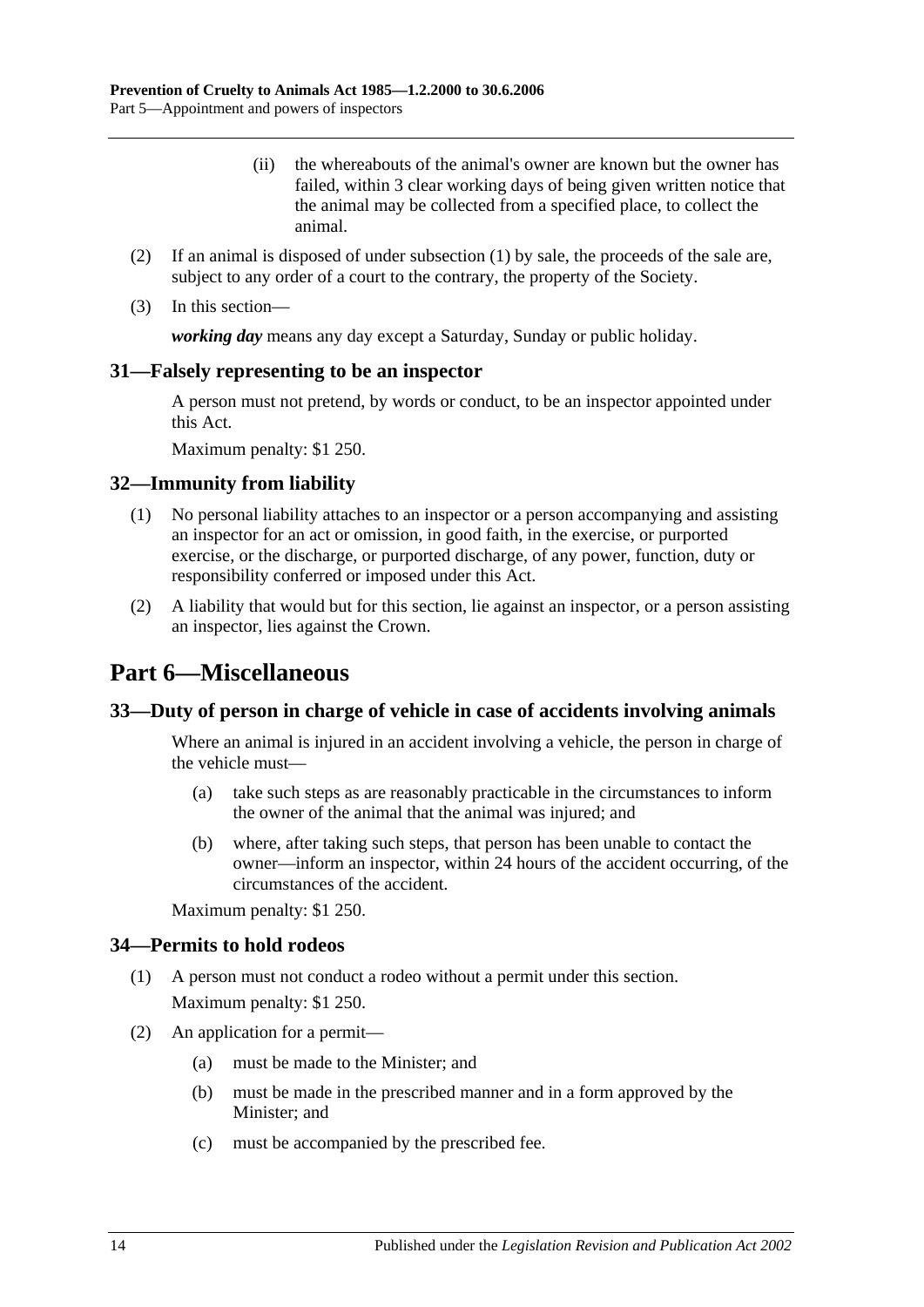- (3) The term for which a permit is issued under this section and the conditions (if any) on which the permit is granted must be specified in the permit.
- (4) A person who contravenes or fails to comply with a condition of a permit under this section is guilty of an offence.

Maximum penalty: \$1 250.

#### <span id="page-14-0"></span>**35—Power to provide food to neglected animals**

Where a person believes on reasonable grounds that over a period of 24 hours or more an animal has not been provided with adequate food or water, the person may, with the authority of an inspector, enter the premises for the purpose of providing the animal with food and water.

### <span id="page-14-5"></span><span id="page-14-1"></span>**36—Power of court to deprive convicted person of animal**

- (1) Where the owner of an animal is convicted of an offence against this Act in respect of the animal, the court may make all or any of the following orders:
	- (a) an order directing the person to surrender the animal to an inspector;
	- (b) an order directing the person to surrender any other specified animal owned by the person to an inspector;
	- (c) an order directing that any animal owned by the person that has been surrendered or seized under this Act be forfeited to the Society;
	- (d) an order forbidding the person to acquire, or have custody of, any other animal or any other animal of a specified class, either until further order, or for the period specified in the order.
- (2) A person in relation to whom an order under [subsection](#page-14-5) (1) is in force must comply with the order

Maximum penalty: \$1 250.

#### <span id="page-14-2"></span>**37—Service of notices**

A notice or document required or authorised to be given or served under this Act may be given or served personally or by post.

#### <span id="page-14-3"></span>**38—Offences by bodies corporate**

Where a body corporate is guilty of an offence against this Act, every member of the governing body of the body corporate is guilty of an offence and liable to the same penalty as is prescribed for the principal offence unless it is proved that the member could not by the exercise of reasonable diligence have prevented the commission of that offence.

### <span id="page-14-6"></span><span id="page-14-4"></span>**39—Continuing offences**

- (1) A person convicted of an offence against any provision of this Act in respect of a continuing act or omission—
	- (a) is liable, in addition to the penalty otherwise applicable to that offence, to a penalty for each day during which the act or omission continued of not more than one-tenth of the maximum penalty prescribed for that offence; and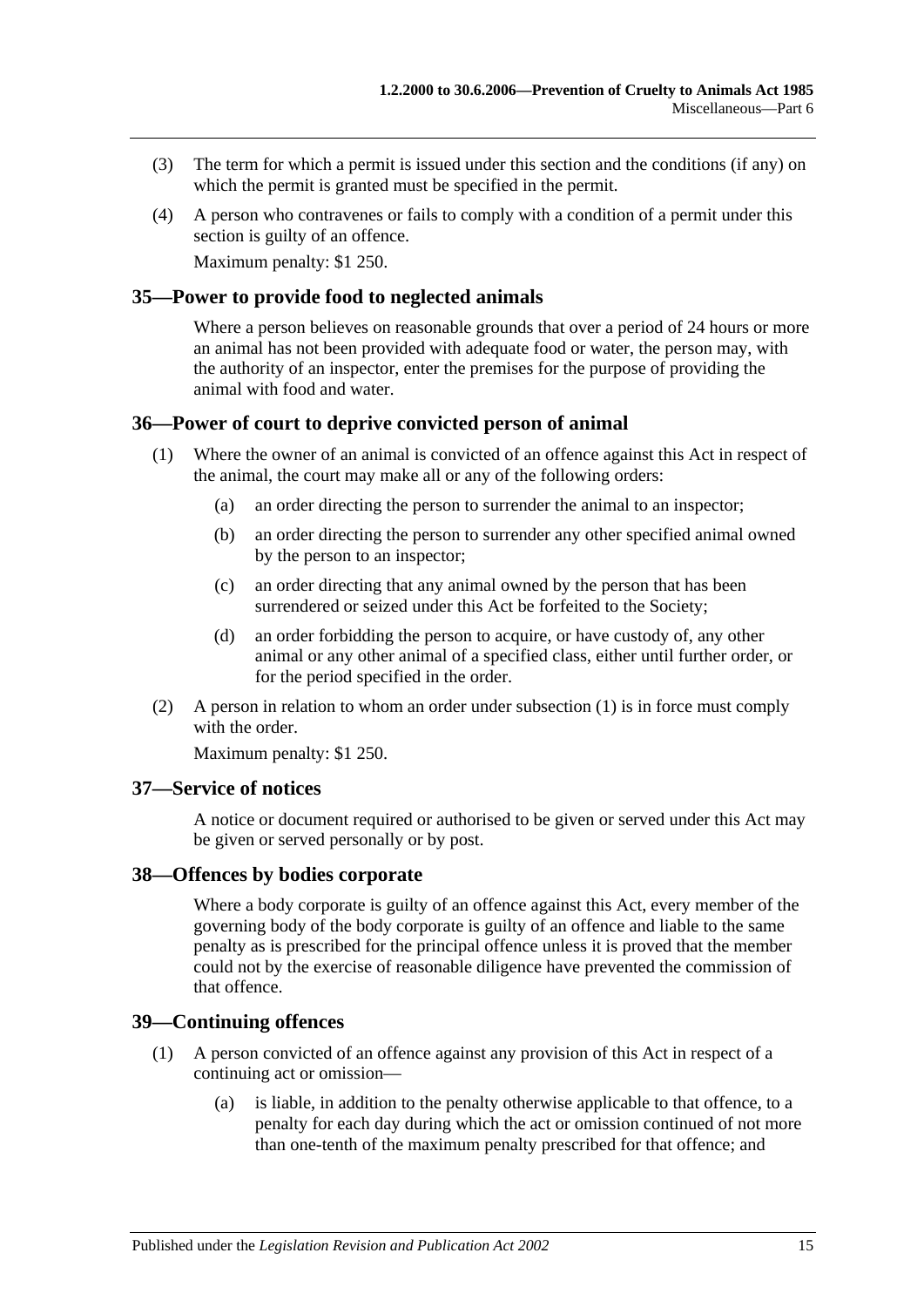- (b) is, if the act or omission continues after conviction, guilty of a further offence against that provision and liable, in addition to the penalty otherwise applicable to that further offence, to a penalty for each day during which the act or omission continued after that conviction of not more than the amount equal to one-tenth of the maximum penalty prescribed for that offence.
- (2) Where an offence against a provision of this Act consists of an omission to do something that is required to be done, the omission will, for the purposes of [subsection](#page-14-6) (1), be taken to continue for so long as the thing required or directed to be done remains undone after the expiration of the period for compliance with the requirement.

### <span id="page-15-0"></span>**40—Employers guilty of offence in some circumstances**

(1) Where a person commits an offence against this Act in the course of employment by another, the employer is guilty of an offence.

Maximum penalty: \$5 000.

(2) It is a defence to a charge of an offence against this section to prove that the defendant could not, by the exercise of reasonable diligence, have prevented the commission of the offence by the employee.

### <span id="page-15-1"></span>**42—Evidentiary provision**

In proceedings for an offence against this Act, an allegation in a complaint that, at a specified time—

- (a) a person was the owner of a specified animal; or
- (b) a person was, or was not, the holder of a licence or a permit under this Act; or
- (c) a licence or a permit was subject to specified conditions,

will, in the absence of proof to the contrary, be proof of the matter so alleged.

### <span id="page-15-2"></span>**42A—Codes of practice**

Where a code is incorporated into or referred to in this Act or the regulations—

- (a) a copy of the code must be kept available for inspection by members of the public, without charge and during normal office hours, at an office determined by the Minister; and
- (b) evidence of the contents of the code may be given in any legal proceedings by production of a copy of a document apparently certified by or on behalf of the Minister to be a true copy of the code.

### <span id="page-15-3"></span>**43—Act does not render unlawful practices that are in accordance with prescribed code of animal husbandry practice**

Nothing in this Act renders unlawful anything done in accordance with a prescribed code of practice relating to animals.

### <span id="page-15-5"></span><span id="page-15-4"></span>**44—Regulations**

(1) The Governor may make such regulations as are contemplated by, or as are necessary or expedient for the purposes of, this Act.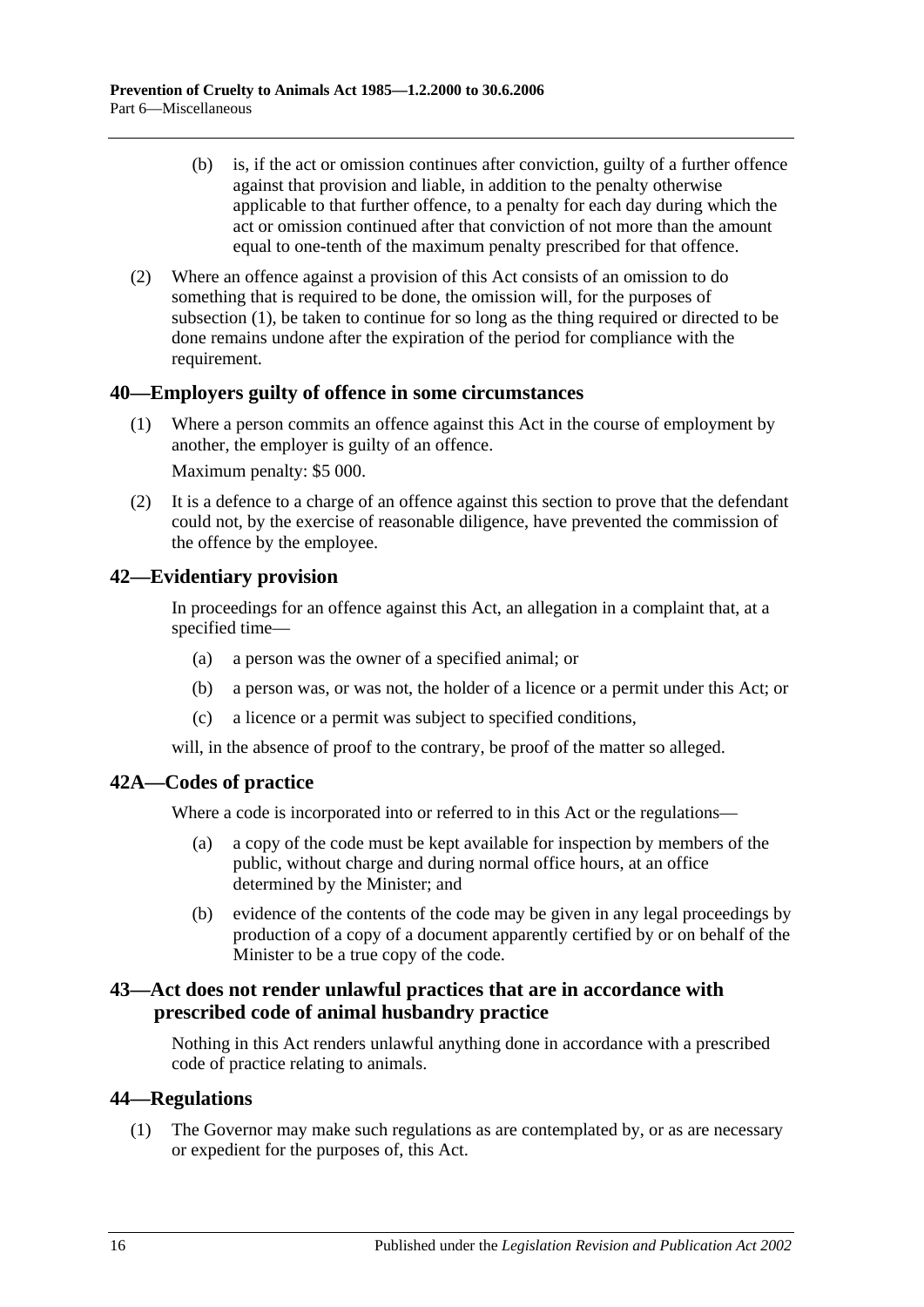- (2) Without limiting the generality of [subsection](#page-15-5) (1), the regulations may—
	- (a) regulate the slaughtering, trapping, snaring, catching, poisoning, caging or confining of animals;
	- (b) regulate medical or surgical procedures in relation to animals;
	- (c) require any specified class of persons or premises to be licensed for specified purposes;
	- (d) regulate—
		- (i) the hiring out of animals; or
		- (ii) the boarding of animals; or
		- (iii) the sale of animals; or
		- (iv) the transport of animals; or
		- (v) the husbandry of animals; or
		- (vi) the use of animals for entertainment;
	- (e) prescribe the form of any notice, application, permit, licence or other document given, made or granted under this Act;
	- (f) prescribe fees in respect of anything to be done under this Act;
	- (g) exempt, conditionally or unconditionally, any person or class of persons or any animal or class of animals from any provision of this Act;
	- (h) prescribe a fine not exceeding \$1 250 for contravention of, or non-compliance with, a regulation.
- (3) The regulations may incorporate (with or without modification) or operate by reference to any code of practice relating to animals as in force at a particular time or as amended from time to time by the authority responsible for its publication.
- (4) A regulation under this Act may be of general or limited application according to—
	- (a) the classes of persons or animals; or
	- (b) the circumstances; or
	- (c) any other specified factor,

to which the regulation is expressed to apply.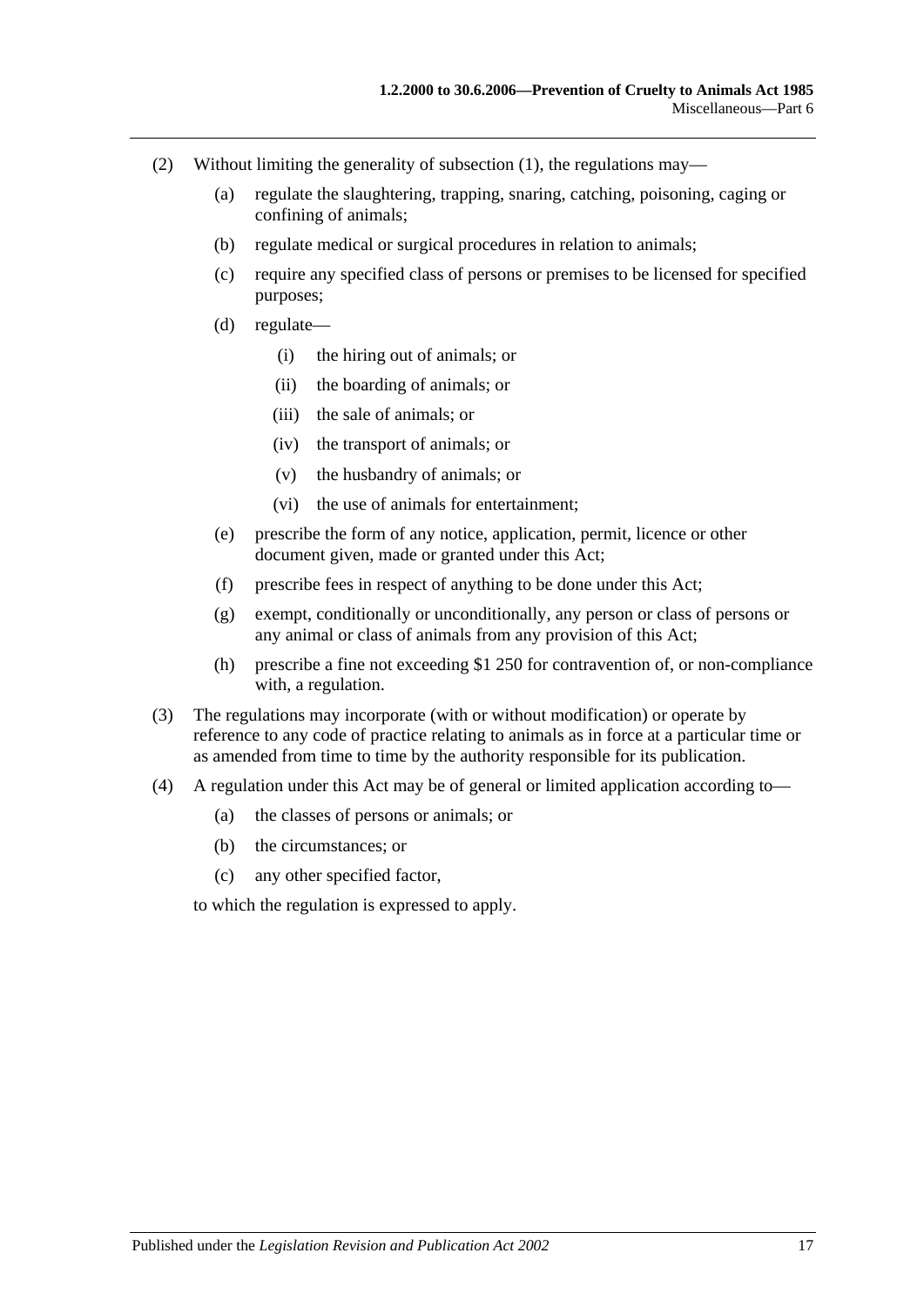# <span id="page-17-0"></span>**Legislative history**

### **Notes**

- Amendments of this version that are uncommenced are not incorporated into the text.
- Please note—References in the legislation to other legislation or instruments or to titles of bodies or offices are not automatically updated as part of the program for the revision and publication of legislation and therefore may be obsolete.
- Earlier versions of this Act (historical versions) are listed at the end of the legislative history.
- For further information relating to the Act and subordinate legislation made under the Act see the Index of South Australian Statutes or www.legislation.sa.gov.au.

# **Legislation repealed by principal Act**

The *Prevention of Cruelty to Animals Act 1985* repealed the following:

*Prevention of Cruelty to Animals Act 1936*

### **Principal Act and amendments**

New entries appear in bold.

| Year | N <sub>0</sub> | Title                                                                  | Assent    | Commencement                                      |
|------|----------------|------------------------------------------------------------------------|-----------|---------------------------------------------------|
| 1985 | 106            | Prevention of Cruelty to Animals<br>Act 1985                           | 7.11.1985 | 1.8.1986 (Gazette 24.7.1986 p322)                 |
| 1994 | 48             | Meat Hygiene Act 1994                                                  | 9.6.1994  | 1.12.1994 (Gazette 1.12.1994 p1868)               |
| 1999 | -85            | Prevention of Cruelty to Animals<br>(Miscellaneous) Amendment Act 1999 | 2.12.1999 | 1.2.2000 (Gazette 27.1.2000 p502)                 |
| 2004 | 20             | Primary Produce (Food Safety<br>Schemes) Act 2004                      | 1.7.2004  | Sch 1 (cl 2)-1.7.2006 (Gazette 8.6.2006)<br>p1600 |

### **Provisions amended**

New entries appear in bold.

Entries that relate to provisions that have been deleted appear in italics.

| Provision          | How varied                                      | Commencement |
|--------------------|-------------------------------------------------|--------------|
| Long title         | amended by 85/1999 s 18 (Sch)                   | 1.2.2000     |
| Pt1                |                                                 |              |
| s <sub>2</sub>     | deleted by $85/1999 s 18 (Sch)$                 | 1.2.2000     |
| s <sub>3</sub>     |                                                 |              |
|                    | the Chief Inspector deleted by $85/1999 s 3(a)$ | 1.2.2000     |
| the Code           | inserted by $85/1999$ s 3(a)                    | 1.2.2000     |
| inspector          | (b) deleted by $85/1999$ s 3(b)                 | 1.2.2000     |
| veterinary surgeon | amended by 85/1999 s 18 (Sch)                   | 1.2.2000     |
| $s\,4$             | deleted by $85/1999 s 18 (Sch)$                 | 1.2.2000     |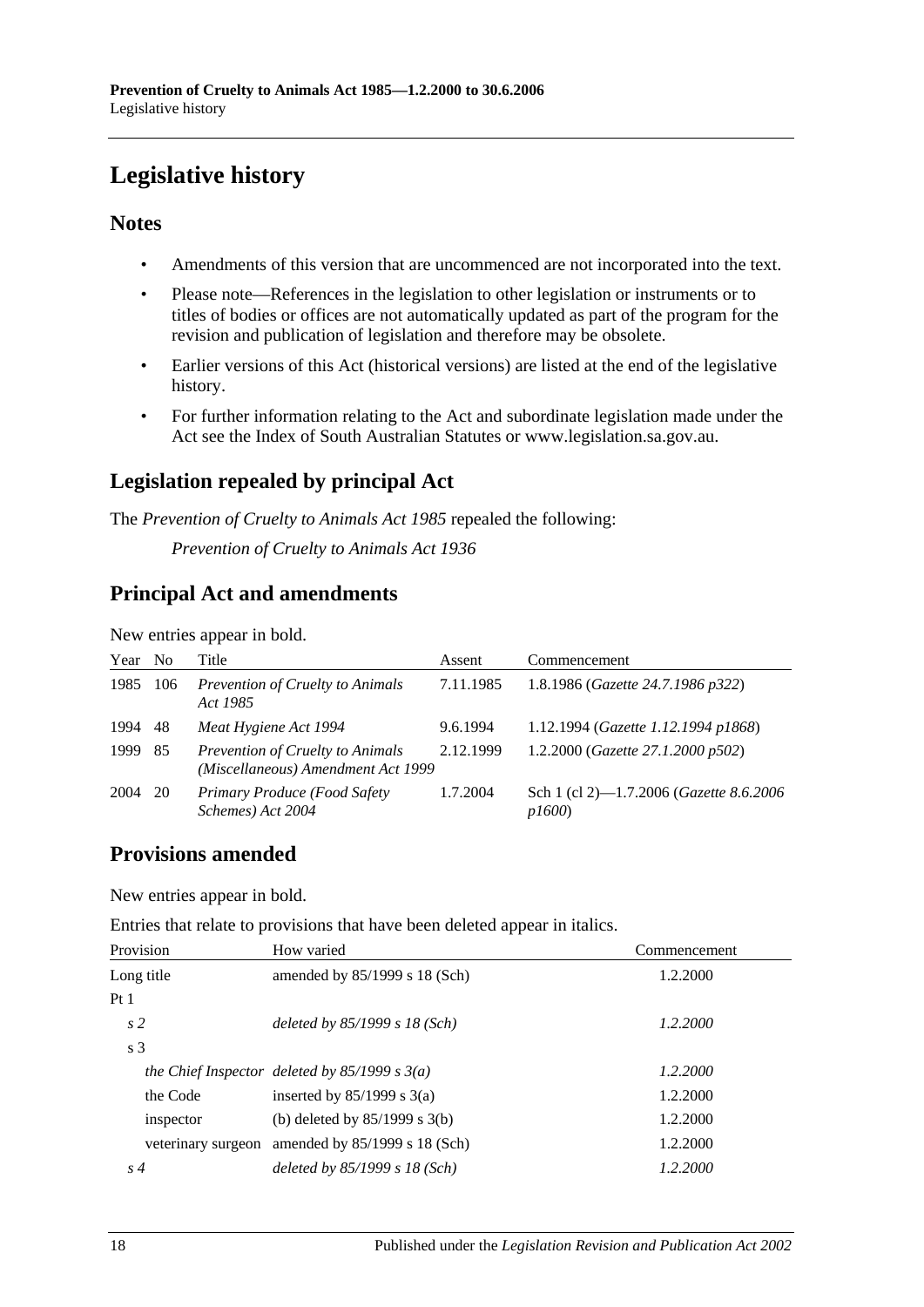| с. | 6 |  |
|----|---|--|

| s $6(1)$ and $(2)$ | substituted by 85/1999 s 18 (Sch)                       | 1.2.2000 |
|--------------------|---------------------------------------------------------|----------|
| s(6(3))            | amended by 85/1999 s 18 (Sch)                           | 1.2.2000 |
| s 6(4)             | substituted by 85/1999 s 18 (Sch)                       | 1.2.2000 |
| s(6(5)             | amended by 85/1999 s 18 (Sch)                           | 1.2.2000 |
| s 7                |                                                         |          |
| s $7(1)$ and $(4)$ | amended by 85/1999 s 18 (Sch)                           | 1.2.2000 |
| $\sqrt{s}$ 8       | amended by 85/1999 s 18 (Sch)                           | 1.2.2000 |
| s 9                |                                                         |          |
| $s \, 9(1)$        | substituted by 85/1999 s 18 (Sch)                       | 1.2.2000 |
| $s \, 9(2)$        | deleted by 85/1999 s 18 (Sch)                           | 1.2.2000 |
| $s \, 9(5)$        | amended by 85/1999 s 18 (Sch)                           | 1.2.2000 |
| $s \, 9(6)$        | substituted by 85/1999 s 18 (Sch)                       | 1.2.2000 |
| s 11               |                                                         |          |
| s 11(1)            | amended by 85/1999 s 18 (Sch)                           | 1.2.2000 |
| s 11(2)            | substituted by 85/1999 s 18 (Sch)                       | 1.2.2000 |
| s 12               | amended by 85/1999 s 4                                  | 1.2.2000 |
| Pt 3               |                                                         |          |
| s 13               |                                                         |          |
| s 13(1)            | substituted by 85/1999 s 18 (Sch)                       | 1.2.2000 |
| s 13(2)            | amended by 85/1999 s 5                                  | 1.2.2000 |
| s 13(2)            | (j)—(l) deleted by $85/1999$ s 5                        | 1.2.2000 |
| ss 14 and 15       | amended by 85/1999 s 18 (Sch)                           | 1.2.2000 |
| Pt 4               |                                                         |          |
| s 16               |                                                         |          |
| s 16(1)            | amended by 85/1999 s 18 (Sch)                           | 1.2.2000 |
| s 17               |                                                         |          |
| s 17(2)            | amended by 85/1999 s 6                                  | 1.2.2000 |
| s 18               |                                                         |          |
| s 18(1)            | amended by 85/1999 s 18 (Sch)                           | 1.2.2000 |
| s 18(2)            | amended by 85/1999 ss 7, 18 (Sch)                       | 1.2.2000 |
| s 19               |                                                         |          |
| s 19(1)            | amended by 85/1999 s 18 (Sch)                           | 1.2.2000 |
| s 19(4)            | inserted by $85/1999$ s 8                               | 1.2.2000 |
| s 20               |                                                         |          |
|                    | s $20(1)$ , (3) and (4) amended by $85/1999$ s 18 (Sch) | 1.2.2000 |
| s 23               |                                                         |          |
| $s\,23(2)$         | amended by 85/1999 s 18 (Sch)                           | 1.2.2000 |
| $s\,23(3)$         | amended by 85/1999 ss 9, 18 (Sch)                       | 1.2.2000 |
| $s23(5)$ – (7)     | amended by 85/1999 s 18 (Sch)                           | 1.2.2000 |
| s 24               |                                                         |          |
| $s\,24(1)$         | amended by 85/1999 s 18 (Sch)                           | 1.2.2000 |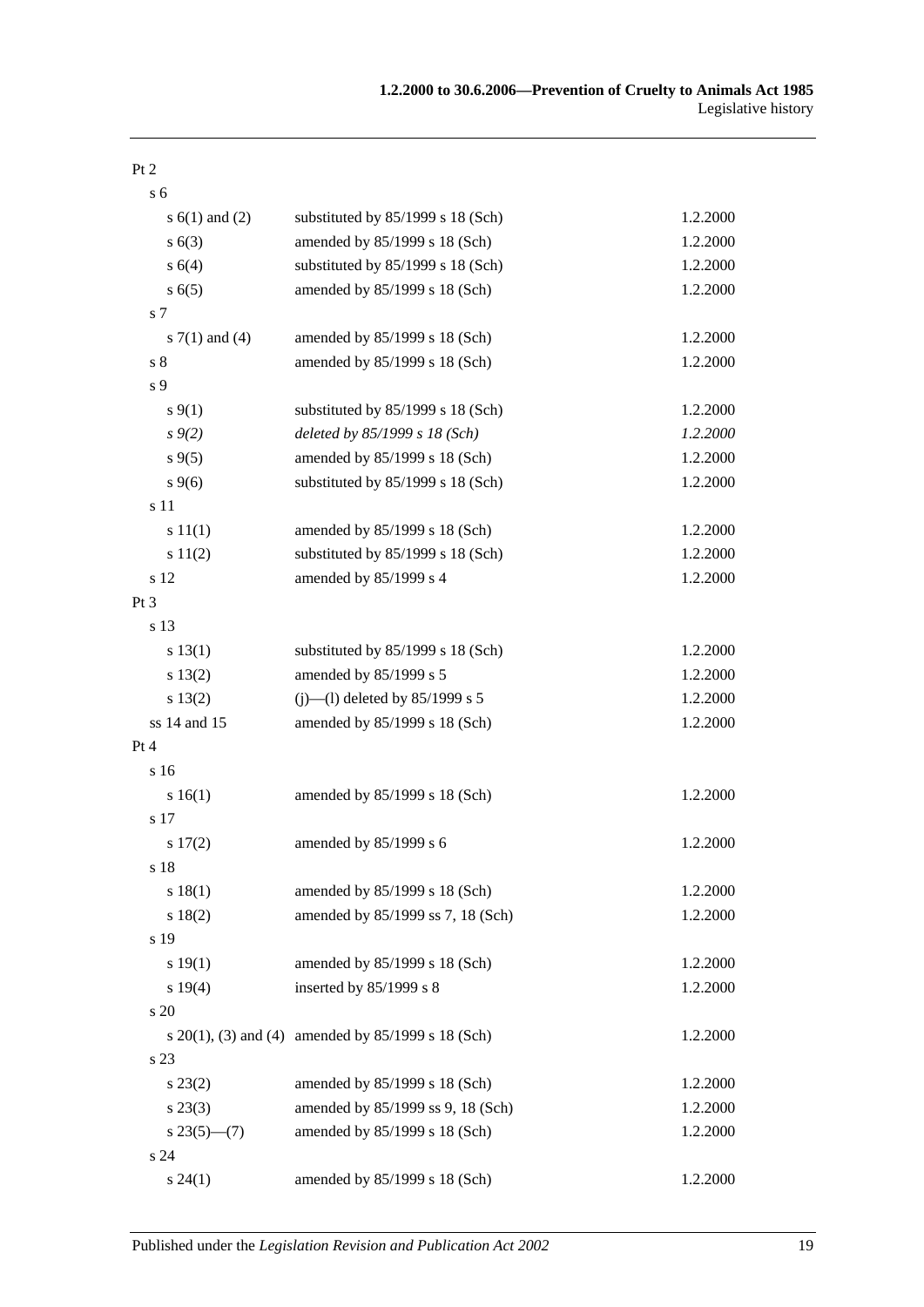| $s\,24(4)$          | amended by 85/1999 ss 10, 18 (Sch)                      | 1.2.2000  |
|---------------------|---------------------------------------------------------|-----------|
| s <sub>25</sub>     |                                                         |           |
| $s \, 25(1)$        | amended by 85/1999 s 11(a), (b)                         | 1.2.2000  |
| $s$ 25(1a)          | inserted by $85/1999$ s $11(c)$                         | 1.2.2000  |
| s 25(2)             | amended by $85/1999$ s $11(d)$                          | 1.2.2000  |
| $s\,25(3)$          | amended by 85/1999 ss 11(e), 18 (Sch)                   | 1.2.2000  |
| s 25(4)             | inserted by $85/1999$ s $11(f)$                         | 1.2.2000  |
| s <sub>26</sub>     |                                                         |           |
| s $26(1)$ and (3)   | amended by 85/1999 s 18 (Sch)                           | 1.2.2000  |
| s 27                |                                                         |           |
|                     | s $27(1)$ , (4) and (5) amended by $85/1999$ s 18 (Sch) | 1.2.2000  |
| $Pt\,5$             |                                                         |           |
| s 28                |                                                         |           |
| $s\,28(1)$          | substituted by $85/1999$ s 12(a)                        | 1.2.2000  |
| $s\,28(2)$          | amended by 85/1999 ss 12(b), (c), 18 (Sch)              | 1.2.2000  |
| $s \; 28(2a)$       | inserted by $85/1999$ s $12(d)$                         | 1.2.2000  |
| $s\,28(3)$          | amended by 85/1999 ss 12(e), 18 (Sch)                   | 1.2.2000  |
| s 29                |                                                         |           |
| $s\,29(1)$          | amended by 48/1994 Sch 2 cl 2                           | 1.12.1994 |
| s 29(2)             | amended by 85/1999 ss 13(a), (b), 18 (Sch)              | 1.2.2000  |
| s $29(3)$ and $(4)$ | amended by 85/1999 s 18 (Sch)                           | 1.2.2000  |
| $s\,29(4a)$         | inserted by $85/1999$ s $13(c)$                         | 1.2.2000  |
| s 29(5)             | amended by $85/1999$ s $13(d)$ —(h)                     | 1.2.2000  |
|                     | s 29(7), (8) and (10) amended by 85/1999 s 18 (Sch)     | 1.2.2000  |
| s 30                |                                                         |           |
| $s \ 30(2)$ and (3) | amended by 85/1999 s 18 (Sch)                           | 1.2.2000  |
| s 30A               | inserted by 85/1999 s 14                                | 1.2.2000  |
| s 31                | amended by 85/1999 s 18 (Sch)                           | 1.2.2000  |
| s 32                |                                                         |           |
| s $32(1)$ and (2)   | amended by 85/1999 s 18 (Sch)                           | 1.2.2000  |
| Pt 6                |                                                         |           |
| s 33                | amended by 85/1999 s 18 (Sch)                           | 1.2.2000  |
| s 34                |                                                         |           |
| $s \; 34(1)$        | amended by 85/1999 s 18 (Sch)                           | 1.2.2000  |
| $s \; 34(2)$        | amended by 85/1999 s 15(a)                              | 1.2.2000  |
| $s \; 34(3)$        | amended by 85/1999 s 18 (Sch)                           | 1.2.2000  |
| $s \; 34(4)$        | inserted by 85/1999 s 15(b)                             | 1.2.2000  |
| s 36                |                                                         |           |
| $s \; 36(1)$        | substituted by 85/1999 s 16                             | 1.2.2000  |
| $s \; 36(2)$        | amended by 85/1999 s 18 (Sch)                           | 1.2.2000  |
| s 38                | amended by 85/1999 s 18 (Sch)                           | 1.2.2000  |
| s 39                |                                                         |           |
| s $39(1)$ and (2)   | amended by 85/1999 s 18 (Sch)                           | 1.2.2000  |